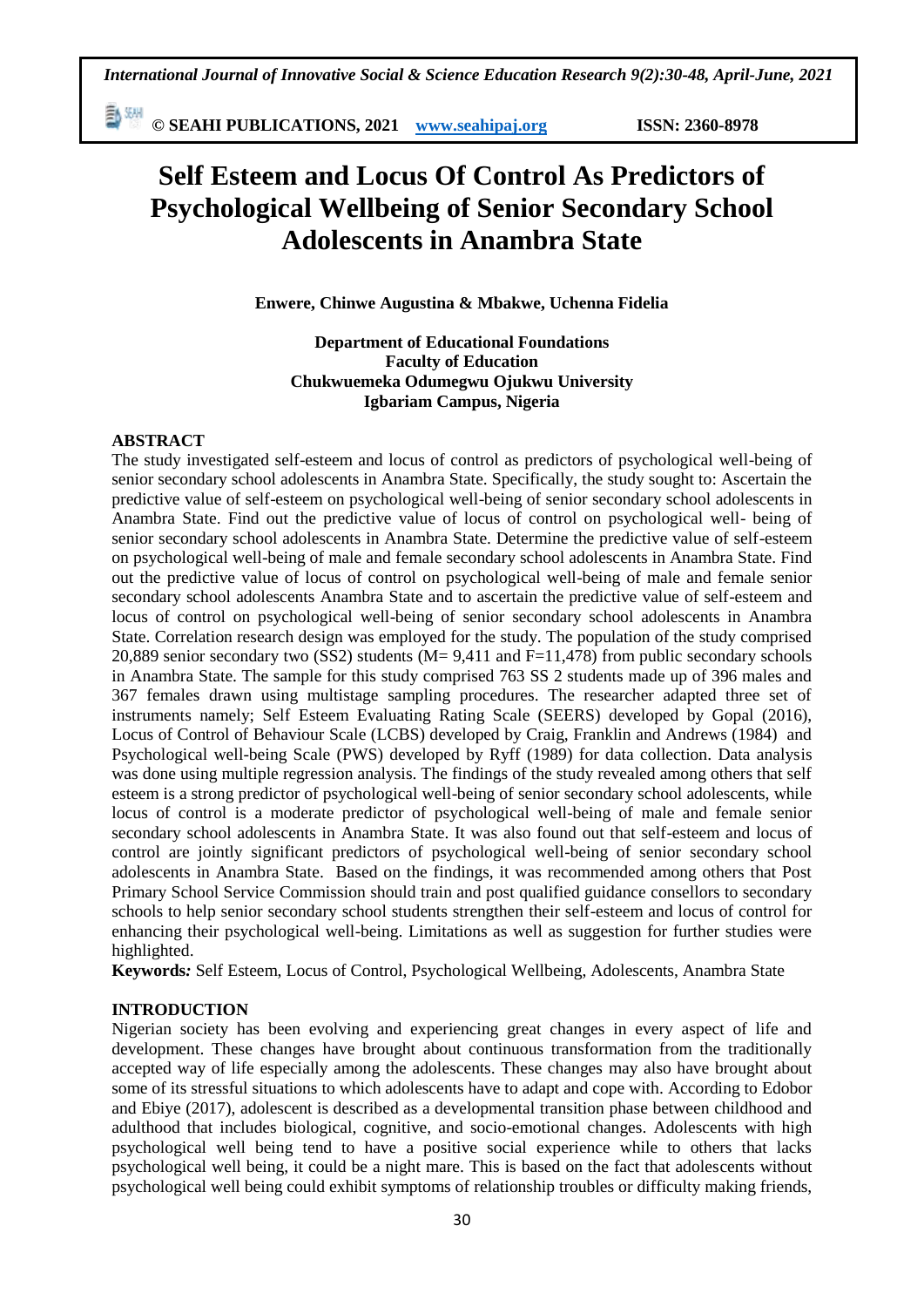negative moods such as feeling sad, anxious, ashamed or angry, low motivation, poor body image, earlier sexual activity, drinking alcohol and/or taking drugs to feel better as a result of their inability to relate well with self and others in their environment (Nwankwo, Balogun, Chukwudi & Ibeme, 2012).

There is tendency for adolescents in school to exhibit undesirable behaviour such as disobedience, fighting, noise making, absenteeism, cultism, drug abuse, premarital sex, lateness to school and teenage pregnancy among others. To buttress this, Chingtham (2015) stressed that during this period, adolescents exhibit some delinquent acts such as begging, truancy, vagrancy, obscenity, loitering, pilfering, drinking, gambling in order to satisfy one need or the other. At this junction one is poised to ask, what is the reason for the change in the intensity of school Adolescent maladaptive behaviours? As was observed by Mankandam (2017), adolescents want to consider themselves as adult while at same time dependent on their parents for decision making, during this period, individual personality is influenced by the involvement of different people like parents, teachers, and peers. Thus, this stage is considered very crucial for personality development. To develop a good personality; the psychological well being of the individual is very consequencial which in turn help in the development of self esteem and locus of control. Research revealed that around 50% of mental health disorder of adults begin at the adolescence years, one third of adolescents deaths are suicides triggered as a result of poor psychological well being imbalance (Johan, 2018).

According to Davies, (2019), psychological well being is very essential for the total well being of man throughout life, it is the experience of good health, happiness and prosperity which includes having good mental health, high life satisfaction, a sense of meaning or purpose and ability to manage stress. It is something desired by everyone because it includes so many positive things such as feeling happy, healthy, socially connected and purposeful. Davies further stated that psychological wellbeing emerges from thoughts, actions and experiences, most of which one has control over, she maintain that when one thinks positive he or she tends to have greater emotional well being, when one has meaningful relationship, he or she will have a better social well being and when one loses his or her job, he will have low workplace well being. Adolescents with high self-esteem have the following characteristics, they are capable of influencing positively the opinion and behaviour of others, they tackle new situations positively and confidently, they have a high level of tolerance towards frustration, accept early responsibilities, asses corrected situations, communicate positive feelings about themselves and succeed in having good self-control and the belief that the things they are undergoing are the result of their own behaviour and action (locus of control). Studies by Abdul, (2015) have shown that adolescents' self-esteem is largely defined by their locus of control.

Locus of control is defined as a person's tendency to see events as being controlled internally or externally (Shojaee,2014). It is an individual's personal belief that events which occur in his life or her life are either as a result of personal control and efforts or outside forces such as fate and luck (Friday, Callister, Kenechukwu, Godwim& Augustine, 2018).

In a situation where there is poor psychological well being, it will result to hardship and misery both to the adolescent, the family and the school environment. The causes of poor psychological wellbeing among adolescents have been attributed to so many factors such as childhood abuse, trauma, neglect, loneliness, discrimination and stigma, social disadvantage, bereavement, severe or long term stress among others. An attempt to find solution to the challenges of poor psychological well being, factors such as self-esteem and locus of control has been identified. Psychological well-being associated with self esteem and locus of control is not a new phenomena. However, In spite of the attention bestowed upon the, self-esteem, locus of control and psychological well being in most foreign and local studies, there is need to conduct study in Anambra State, Nigeria because most of the studies in the area of the study dealt with only one side, either the self-esteem, locus of control or psychological well-being. This prompted the study on self-esteem and locus of control as predictors of psychological well-being of senior secondary school adolescents in Anambra State.

## **Statement of Problem**

The adverse effects of poor psychological well being is becoming alarming among the secondary school adolescents in Anambra state. Often times this group of adolescents are seen to engage in clandestine activities such as cultism, drug use and abuse, smoking, drinking, disobedient to school authorities to parents and guardians, bickering, brawling and keeping late nights. Girls among them in seeking care and attention from opposite sex engage in premature sexual engagements, unintended pregnancy and abortion among others. As a result, these adolescents are pushed early into depression,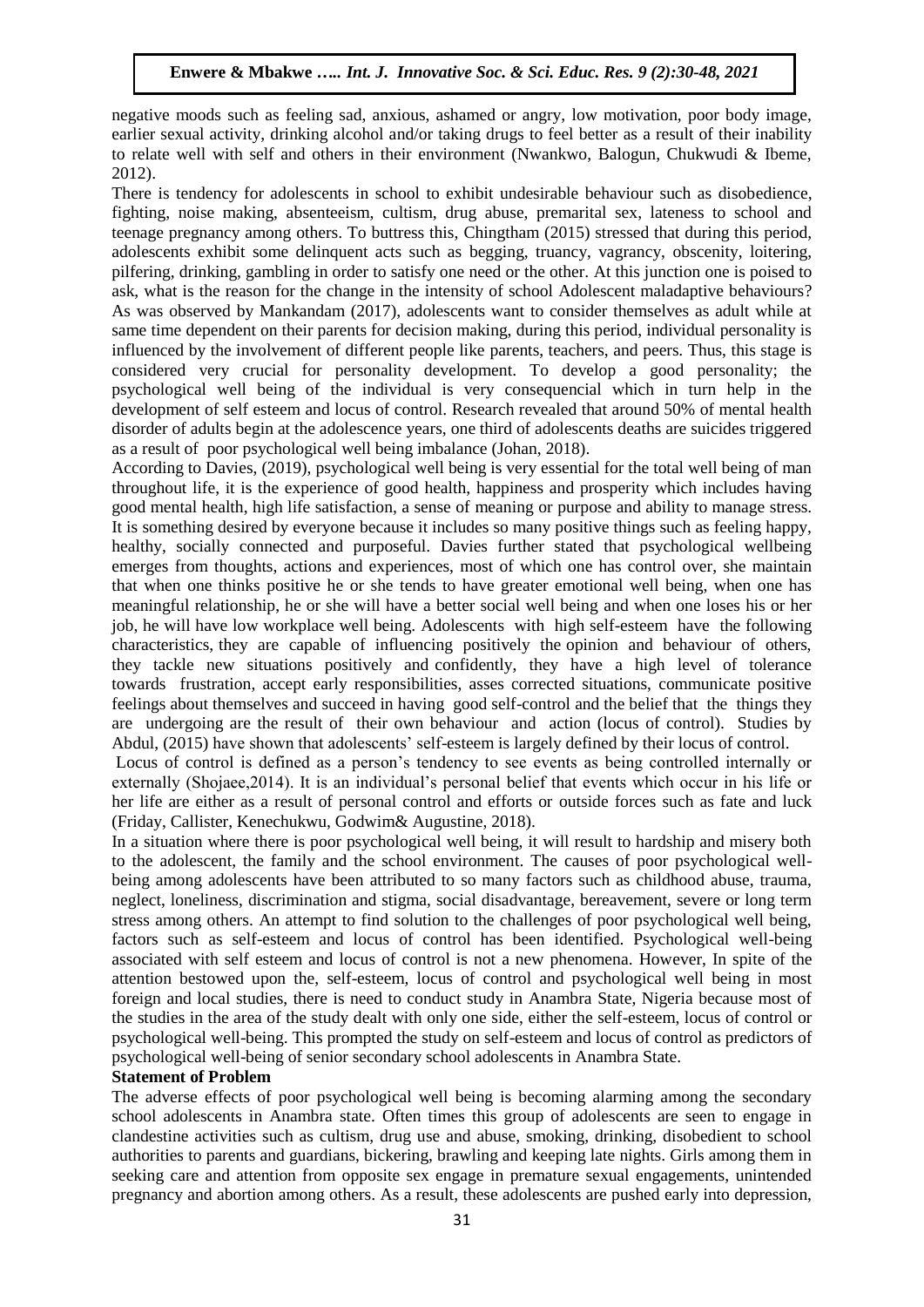anxiety, low mood, self comparison, emotional neglect and feeling of inadequacy. Most times it follows one to adulthood. Many at times adolescents tend to engage in these maladaptive behaviours probably due to peer negative influence.

Several government bodies have through campaign and orientation programmes tried to create awareness to adolescents in state public schools to sensitize them on negative implication of cultism, use of drugs, premarital sex, unplanned pregnancy and other maladaptive behaviours that greatly affects adolescents academic, emotional and psychological well being. Anambra state office of youth and social development had once held a sensitization programme with the theme "curbing the menace of drug abuse and cultism in schools. The State Government have also tried to the improve the behaviour of secondary school adolescents by establishing guidance and counseling departments in Anambra State Public schools so as to prevent and also modify the negative behaviours of these young adolescents as a result of poor psychological well being using various counseling techniques. Regardless of these efforts, negative behaviours as a result of poor psychological well being of school adolescents continues to rear it face. Moreover, few researchers have investigated the relationship between self esteem, locus of control and psychological well being. No research known to the researcher have investigated self esteem and locus of control as predictor of psychological well being of senior school adolescents in Anambra State and that is the gap the study wishes to fill. Therefore, the problem of this study is to find out whether self esteem and locus of control will significantly predict psychological well being of senior secondary school adolescents in Anambra State.

## **REVIEW OF LITERATURE**

## **Conceptual Framework**

## **Concept of Self Esteem**

Different authors have defined self esteem in different ways. According to Noronha, Monteiro and Pinto (2018), self-esteem is self-assessment, perception or evaluation which can be positive or negative, pleasant or unpleasant. To them, the term self-esteem means "reverence for self." The "self" pertains to the values, beliefs, and attitudes that we hold about ourselves. Having a strong will and self-confidence, decision-making power and originality, creativity, sanity and mental health which is directly related to self-esteem and sense of self-worth. They further referred self esteem to an individual's sense of his or her value or worth, or the extent to which a person values, approves of, appreciates, prizes, or likes him or herself. According to Minev, Petrova, Mineva, Petkova, Strebkova (2018), self-esteem is an overall evaluation of the person's value, expressed in a positive or negative orientation towards himself. Its development starts from birth and is constantly changing under the influence of experience. Hosgi, Ayumi, Chikako, Noguchi and Watanbe (2012) defined self esteem as the awareness of the absolute value of one's own personality or dignity, the satisfaction or dissatisfaction with oneself.

Ackerman (2019) viewed self-esteem as a person's overall sense of his or her [value](https://positivepsychology.com/values-clarification/) or worth. It can be considered a sort of measure of how much a person "values, approves of, appreciates, prizes, or likes him or herself"'. Self esteem refers to ones affective or evaluative appraisal of the self. In other words, it reflects the extent to which a person likes or dislikes the self or the extent to which a person thinks positively or negatively of oneself. It encompasses belief such as when somebody tells himself or herself "I am competent or I am worthy". Ackerman further maintained that, self esteem encompasses emotions such as triumph, despair, pride and shame. Self esteem has a prominent effect on one's mental health as well as personal balance.

Self-esteem is confidence in one's traits, strengths, attributes and worth. Duraku and Linda (2018) defined self-esteem as the way in which we appreciate ourselves; the way we recognize our strengths, qualities, and attributes. A mechanism of support in order to maintain equitable interpersonal relationships and prevent depression, an essential step for success, the subjective way in which we see ourselves but which does not always represent objective reality or what others think of us. The balanced measure of valuing ourselves: self-esteem that is too low is undesirable while an unrealistically high level causes others to avoid us.

Self-esteem is the sense of self-respect and personal value. Berne, Patricia, Savary and Louis (2014), self-esteem is the capacity to see oneself as valuable and competent, loving and lovable, having certain unique talents and a worthwhile personality to share in relationships with others. Far from being conceited of self-centered, it means having a realistic awareness of oneself and of one's rights. They maintained that self esteem mean to honor one's uniqueness and spiritually to accept one's life as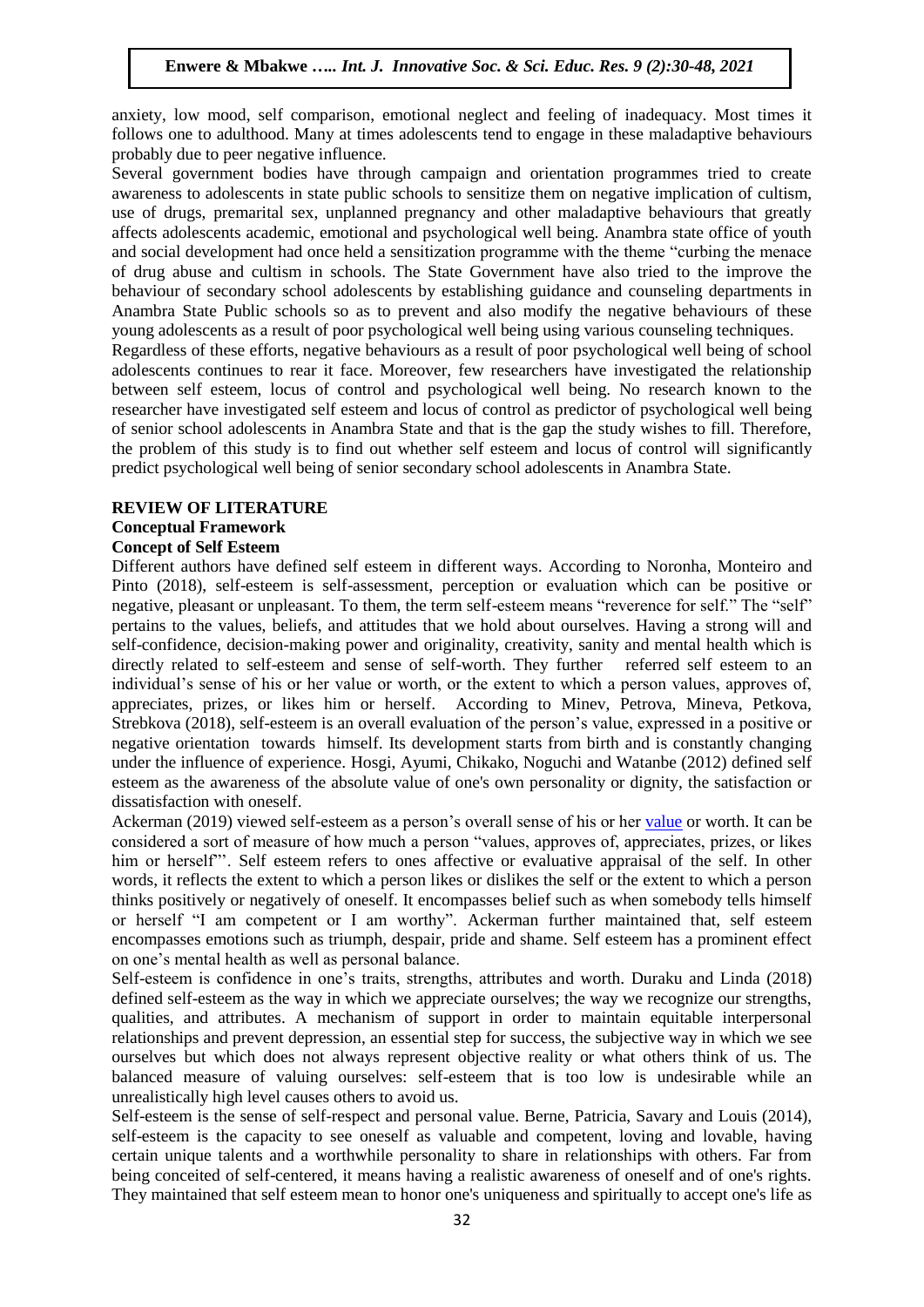a gift from God because adolescents with healthy self-esteem are usually self-confident, they are able to build healthy relationships, see themselves as successful and act towards others in non-threatening ways.

The evaluative and affective elements are present in all definitions and theories of self-esteem. Abdel-Khalek (2016), postulated that self-esteem is the self-evaluation and descriptive conceptualization that individuals make and maintain with regard to themselves. Evelyn (2018) posited self esteem to be the extent to which adolescents believe themselves to be capable, significant, successful and worthy. Erol and Orth (2011) stated that self esteem is a larger part of adolescent's understanding of self and as such likely to fluctuate as it is susceptible to internal and external influences during adolescence and youth.

Mohammad (2011) gave definition of self esteem in six categories,

- 1. Global self-esteem is referred to as the overall aggregated opinion of oneself at any one time on a scale between negative and positive.
- 2. Domain specific self esteem relates to one's self-esteem in regard of a particular area, such as sport.
- 3. Trait self-esteem is described as an individual's accumulated lifelong perception of social inclusion and exclusion.
- 4. State self-esteem is a perception of changes in one's level of social inclusion, given a particular setting.
- 5. Stable self esteem which is compared to unstable and narcissistic self-esteem, with the latter two eliciting stronger emotional reactions to ego threats
- 6. True or authentic: high self-esteem that is stable

In the context of this study self esteem is seen as a way of thinking, feeling and acting that implies that you accept, respect and believe in yourself. It refers to a person's overall sense of his or her [value](https://positivepsychology.com/values-clarification/) or worth. It is considered as a sort of measure of how much a person "values, approves of, appreciates, prizes, or likes him or herself"' .Self esteem refers to one's affective or evaluative appraisal of the self.

## **Psychological Well-being**

According to Dodge, Daly, Huyton and Sanders (2012), the concept of psychological well being is an undeniable complex concept. They defined psychological well being under three key areas, the idea of a set point for wellbeing: the inevitability of equilibrium/ homeostasis; and the fluctuating state between challenges and resources consequently proposed the new definition of psychological wellbeing. Hence they defined psychological wellbeing as the balance point between an individual's resource pool and the challenges faced. According to Burns (2016), psychological well being refers to inter and intra individual levels of positive functioning that can include one's relatedness with others and self- referent altitudes that include one's sense of mastery and personal growth.

Psychological well being according to Center for disease control (CDC) (2018), is the presence of emotions (E.g. contentment, happiness), the absence of negative emotions (E.g. depression, anxiety), and satisfaction with life, fulfillment and positive functioning. They further described it as judging life positively and feeling good. For the public health purposes CDC viewed Psychological wellbeing as physical wellbeing (E.g., feeling very healthy and full of energy).

Psychological wellbeing includes the capacity to realize our abilities to live a life with purpose and meaning, to make a positive contribution to our communities, form positive relationships with others and feel connected and supported. They further explain that psychological well being refers to the capacity to experience peace of mind, contentment, happiness and joy, cope with life's ups and down and be confident and resilient, take responsibility for oneself and for other as appropriate. It is more than the absence of mental disorder, it represent the positive side of mental health and can be achieved by people with a diagnosis of mental disorder. (Aked, Marks, Cordon & Thompson, 2010).Psychological wellbeing refers to the simple motion of a person's welfare, happiness, advantages, interests, utility of life, (Burris Brechting, Salsman & Carlson, 2009).

## **Theoretical Framework**

## **Multidimensional Well-Being Theory by Martin Seleigman (2011)**

Multidimensional theory is a positive psychology approach to psychological wellbeing. The fundamental aspect of multidimensional theory is that psychological wellbeing is a multi-varied and dynamic phenomenon upon which social scientist need to better understand how different aspects of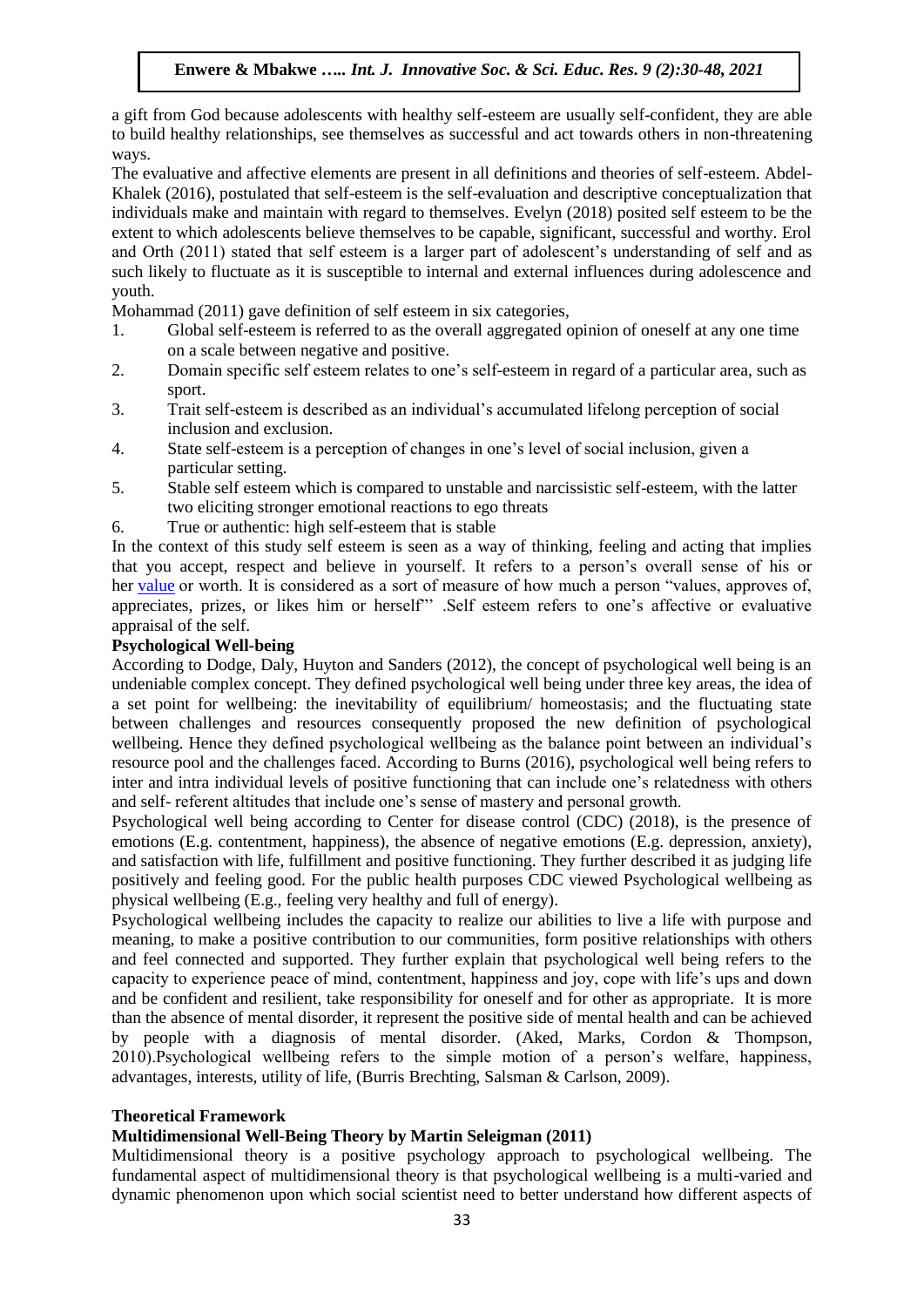people's wellbeing are tied together and how these ties differ between individuals at one point in time and within individuals over time. He is of the belief that psychological wellbeing has several measureable elements, each of them, a real thing contributing to the PWB but not defining PWB. He further posits that wellbeing is best characterized as a profile of indicators across multiple domains rather than a simple factor.

Multidimensional understanding of psychological wellbeing provides both theoretical and practical insights in the application of positive psychology at different levels of human organizations. On the theoretical side, psychological wellbeing is an abstract construct that includes both feeling good and functioning well. Thus, psychological wellbeing cannot be defined by a single measure but by various aspects that are readily measured. On the practical side, multidimensional wellbeing metrics identify groups with specified strength and weaknesses in education overall grade points average, Indicating a student overall achievement but obscures the individual academic areas where students struggle, for instance, report cards break down grades across subject areas, highlighting weak areas but assessment provide teachers and school counselors with specific information about domains in which students thrive or struggle. The theory maintains that while some students may need to dial up their sense of meaning, others might need to increase their positive emotions or improve relations. However, Seligman is of the view that people around the world pursue good life and they do it in varied of ways. One person might seek wealth and fame while another might seek authentic relationship and positive change in the community. Good life is represented by high levels of well being or flourishing, yet at any given point in time, less than 20% of people are living good life. This aggregate level of sub-optional function is unfortunate because on the whole, well being affords a host of beneficial outcomes for individuals eg. (Better health, stronger relationship), and society (eg, greater work productivity, more pro-social behaviour among others) understanding the factors that move a person closer to flourishing is an obvious next step towards helping more of the people to the good life. According to the theory, what exactly promotes good health? In an attempt to find answers to this question, Seligman developed five aspects of dimensions that people around the world pursue because they find them naturally rewarding (ie. intrinsically rewarding) positive emotions, Engagement, Relationships, Meaning and Achievement know as PERMA. These five dimensions distinguished Seligman's theories from other multidimensional theories because it includes both eudemonic (eg. living a purposeful life) and hedonic (living a life rich in joy and pleasure) compounds and includes unique components (Engagement, achievement) that are less included in other well being theories.

**P- Positive Emotions**: These are good things we feel such as happiness, hope and joy. Experiencing positive emotions is a primary goal of individuals around the world and it is a key indicator of psychological being. They are positively related to life satisfaction, resilience, mindfulness, social reward, work outcomes, and physical health.

**E- Engagement:** Engagement is the second important indicator of psychological wellbeing. It is the act of becoming legally absorbed, interested or focused in life activities. The theory posits that participating in any absorbing activity that is highly challenging and requires a highly level of skill, leads to a loss of self consciousness and facing the activity squarely. Engagement is positively related to other indicators of wellbeing including life satisfaction, satisfaction in academic work and leisure and increase in positive effect after the engagement experience.

**R- Relationships:** This is the act of feeling valued by others and having close, mutually satisfying relationships. The theory posits that human beings have a biologically anchored, innate propensity to form affectionate relationships throughout their lives beginning at a very early age. Likewise, close relationships represent fundamental human needs, relationships with friends are positively associated with self esteem. Thus, perceived increases in friendship quality are related to increase in psychological wellbeing.

**M- Meaning**: The fourth indicator of PWB is meaning having a sense of purpose derived from something viewed as larger than the self. People pursue meaning because it makes life worth living and gives them a sense of fulfillment. Meaning is associated with other indicator of well being throughout the adult life span and relates to greater life Satisfaction, higher rates of happiness and fewer psychological problems.

**A-Achievement:** Seligman posits achievement as a persistent or determined drive to master or accomplish something for one's own sake. Thus, achievement as an indicator of psychological wellbeing should be operationalized by examining people's desire to accomplish something (e.g. persevering altitude).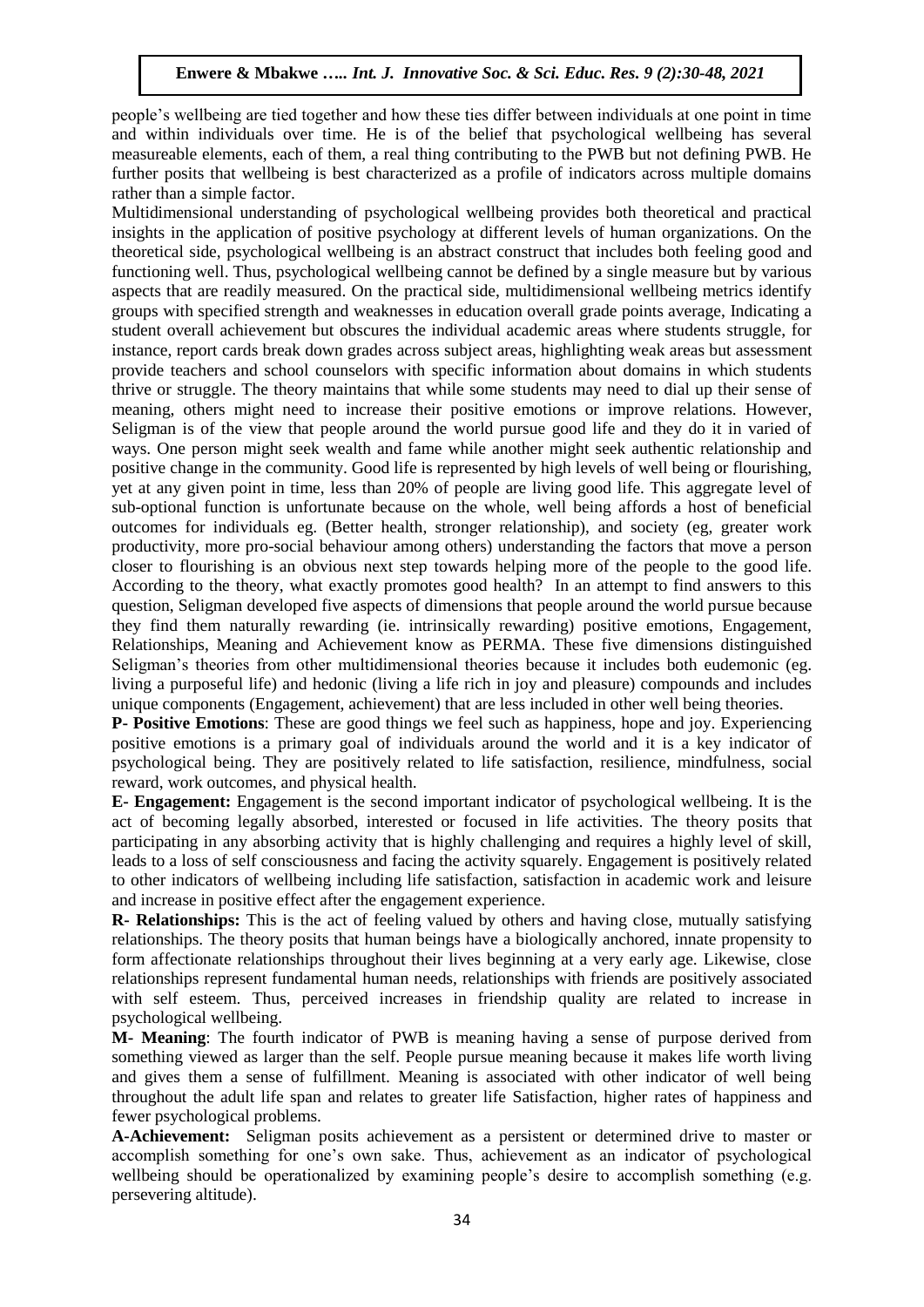Seligman multidimensional theory is related to the study because for an adolescent to be classified as having good psychologically wellbeing, he or she must have attained the five aspects of multidimensional theory. For instance, an adolescent who is emotionally, socially and physically happy will have a favorable environment that will facilitate learning and other academic performance. Furthermore a college student who socializes more frequently and have stronger social relationships will tend to be happier, relaxed and focused than students without any relationships. Withdrawn altitudes tend to affect adolescent's self esteem and locus of control. Perseverance as a result of striving for achievement predicts educational attainment and other accomplishment beyond that of intelligent quotient and conscientiousness. Perseverance is also positively related to grade point average, life satisfaction and full participation in extracurricular activities as well less involvement in maladaptive behaviour and bad peer influence.

## **Empirical Review**

Uma and Manikandan (2017) carried out a study on the role of self-esteem, locus of control and coping in predicting the psychological well being of adolescents in Bangalore, Karnataka, India. The study was guided by two research questions and two hypotheses were tested at 0.05 level of significance. Correlational research design was adopted for the study. The population of the study comprised 2,345 students from Bangalore, India. Sample size of 146 PU college students were drawn using simple random sampling technique. Four research instruments were used for data collection and they were Brief self esteem inventory, Locus of control scale, Psychological Well Being Scale, Brief COPE scale along with personal data sheet. The data was analyzed using Pearson Product Moment correlation and regression analysis. The findings of the study revealed among others that self-esteem and locus of control is strong predictor the psychological well being of adolescents.

Okwaraji, Agunwa and Eze (2016), investigated the relationship between life satisfaction, self esteem and depression in Adolescents in Lagos State. The study was guided by four research questions and three hypotheses. Correlation research design was adopted for the study. The population of the study was 13,000 students. The sample of the study comprised of 220 adolescents selected through stratified sampling technique. Three instruments were used for data collection -Satisfaction with life scale (SWLS), Self Esteem Scale (SES) and Beck Depression Inventory (BD1-2).The instruments were validated and the reliability established using Cronbach Alpha. The data were analyzed Pearson Product Moment coefficient. The study found that there is a low level of life satisfaction and selfesteem with varying degrees of depression among the adolescents. The above study is related to the present study as it appears to support the main issue already raised in the study on self-esteem. The above study differs from the present studies in sense that the former explore life satisfaction, self esteem and depression among adolescents in Lagos state Nigeria, while the present study dealt with self-esteem, locus of control as predictors of psychological well-being of adolescents in Anambra State Nigeria.

Amalu (2017) investigated family environment and self esteem as predictors of psychological adjustment of secondary school adolescents from divorced home in Cross River State. Two hypotheses guided the study. The study adopted a Correlation research design. The population of the study was 8700 senior secondary school adolescents in Cross River state. The sampling of the study comprised of 128 SS 2 students selected using simple and stratified random sampling technique. The instruments used for data collection were Rosenberg (1965) Self Esteem Scale, Self-Structured Family Environment Scale and Psychological Adjustment Scales. Multiple regression was used in the data analyses. The findings of the study revealed that family environment significantly predict psychological adjustment of secondary school students. Also the study found that self esteem significantly predicts psychological adjustment of students. The study recommended that families should reduce conflict and increase cohesion as this may have positive effect on the psychological adjustment of adolescents. The above study is related to the present study in the sense that both studies made use of correlation research design and regression analysis for data analysis. Both studies are also concerned with self-esteem which is the main thrust of the study. The studies differ in the sense that the former was on family environment and self esteem as predictors of psychological adjustment of school adolescents while the present study aimed to determine self esteem and locus of control as predictors of psychological wellbeing of school adolescents in Anambra State.

Okwaraji, Nduanya, Obiechina, Onyebueke and Okorie (2018) carried out a study on locus of control, self esteem and depression of school going adolescents. Two hypotheses guided the study. The study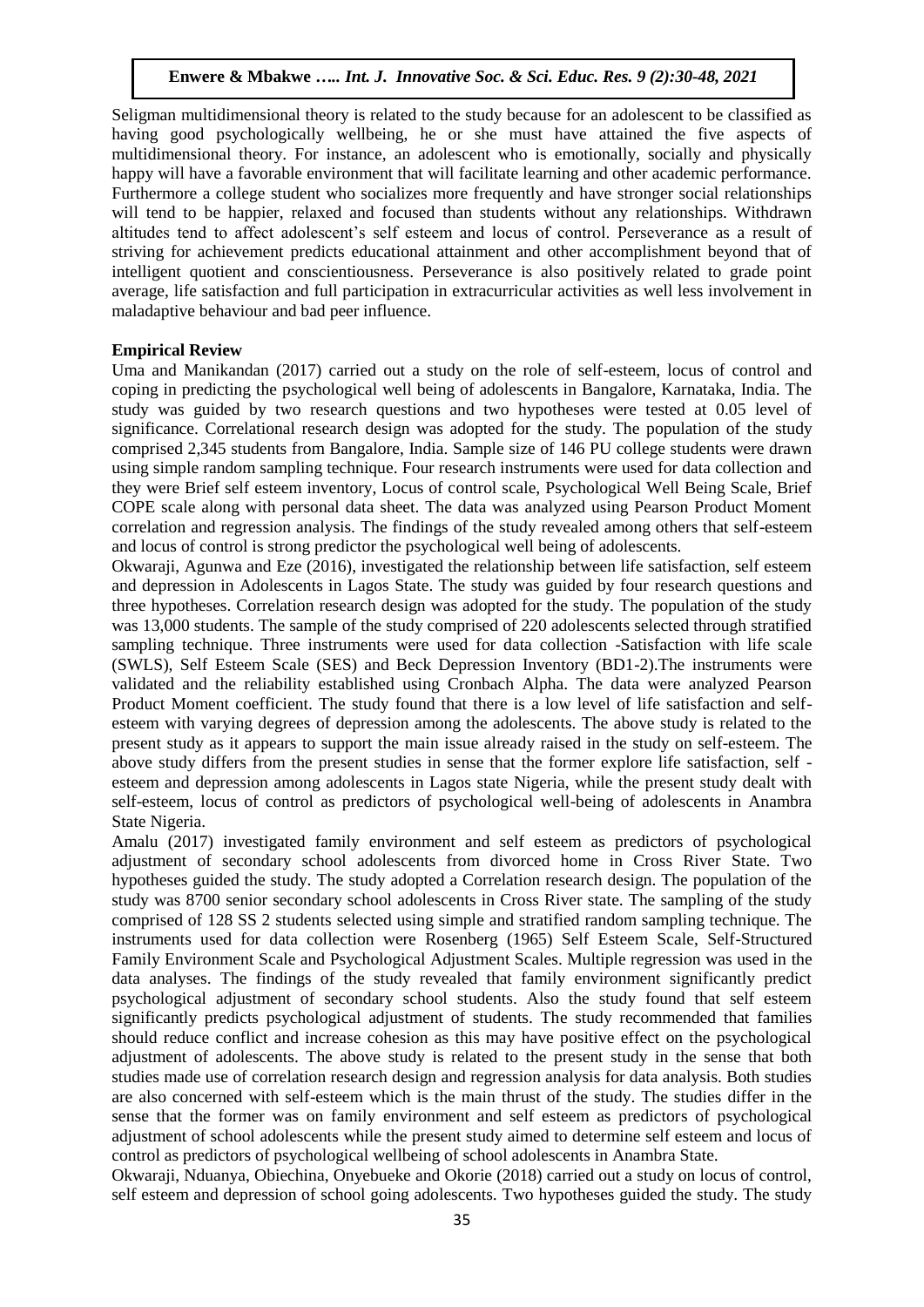adopted a descriptive research design. The population of the study comprised of 720 secondary school adolescents. The sample of the study consisted of 80 students made up of 40 boys and 40 girls drawn using simple random sampling. Instruments used for data collection were Rotter's locus of control scale, Rosenberg Self Esteem Scale and Becks Depression Inventory. Data for the study was analyzed with the use of percentages and Pearson's chi squared test. The result of the study revealed high levels of internal locus of control, self esteem and absence of depression, especially among the rural school adolescents. They recommended regular adolescents counseling in rural communities with a view to identify those with low self esteem, external locus of control and depressive symptoms so that adequate measures will be put in place to help uplift their positive self image and improve their mental health profile. The study is related to present study as it appears to support the main issues of self esteem and locus of control. Both studies differ in the use of research design while the former adopted descriptive research design the present study adopted correlation research design.

Ibeawuchi and Irulo (2017) conducted a study on the relationship between self esteem, locus of control and academic underachievement among secondary school adolescents in Rivers state, Nigeria. Three research questions and three hypotheses guided the study. Correlation research design was adopted for the study. The population of the study consisted of 2,301 secondary school two (SS II) adolescent in 245 senior secondary schools in Rivers State. The sample comprised of 240 senior school II students drawn from the population with the use of purposive sampling technique. Instruments used for data collection were Basic Education Certificate Examination result BECE (2005) and Batere Progressive Matrices (1977) (BPM), a Self Esteem Scale (SES) and Locus of Control (LOCS) all developed by the researcher. Data was analyzed with the use of Pearson Product Moment Correlation. The result of the study showed that self esteem, internal locus of control and external locus of control were not significantly related to student's academic underachievement.

Eswari, Kaur, Singh, Kavitha and Murthu (2018) studied the relationship between personality traits and self esteem among university students in Malaysia. Three research questions and three hypotheses guided the study. The study adopted a correlation research design. The population of the study was 8,800 university students in Malaysia. The sample consisted of 515 university students selected through purposive sampling technique. Big Five Personality Factor Scale developed by Goldberg (1999) and Cooper Smith's Self Esteem Scale were used as instruments for data collection. Data were analyzed with the use of Pearson Product Moment Correlation. The study found that extraversion, agreeableness and conscientiousness personality traits were significant positive predictors of self esteem. It also found that female students scored higher on neurotism and conscientiousness when compared with male students. The study showed that personality traits influence an individual's life in every domain. The study is related to the present study in the sense that both studies examined self esteem which is the main issue of the present study. The study differ from the present study in the method of sampling technique, while the former used purposive sampling technique to draw 515 university students, the present study uses simple random technique and stratified sampling technique to draw 1,456 secondary school adolescents.

Hassan, Saied, Elewa (2018), investigated the relationship between locus of control and suicide commit attitude among Adolescents with suicide attempt in Ain Shams University Hospital, Egypt. One research question guided the study. The study adopted a co-relational research design. The population of the study was all poisoning cases admitted in center for treatment of poison in Shams University Teaching Hospital Ain. The sample of the study was 150 adolescents with suicide attempt drawn from the population through convenient sampling technique. The instrument for data collection were Beck's Suicide Intent Scale developed by Beck (1974), Structured Interview Questionnaire developed by the researchers, Locus of Control Scale developed by Hady and Allah (2001), Behaviours Associated with Suicide Attempt Scale developed by Mohammed (2017).The data were analyzed with the use of regression analysis. The findings of the study showed that majority of the adolescents who want to commit suicide suffer from psychological abuse. Thus, there was a high significant correlation between intent to suicide and suicide behaviour, intent to suicide and locus of control, Locus of control and suicide behaviour among adolescents with suicide attempt .The study recommended that Social group therapy with the religious leader and psychiatric specialist should be available at the center of poisoning treatment.

Harshitha, Abirami and Mythili (2018) carried out a study on locus of control and psychological wellbeing in visually and auditorily challenged individuals. Two research questions guided the study and one hypothesis was tested at 0.05 level of significance. Ex-post facto research design was employed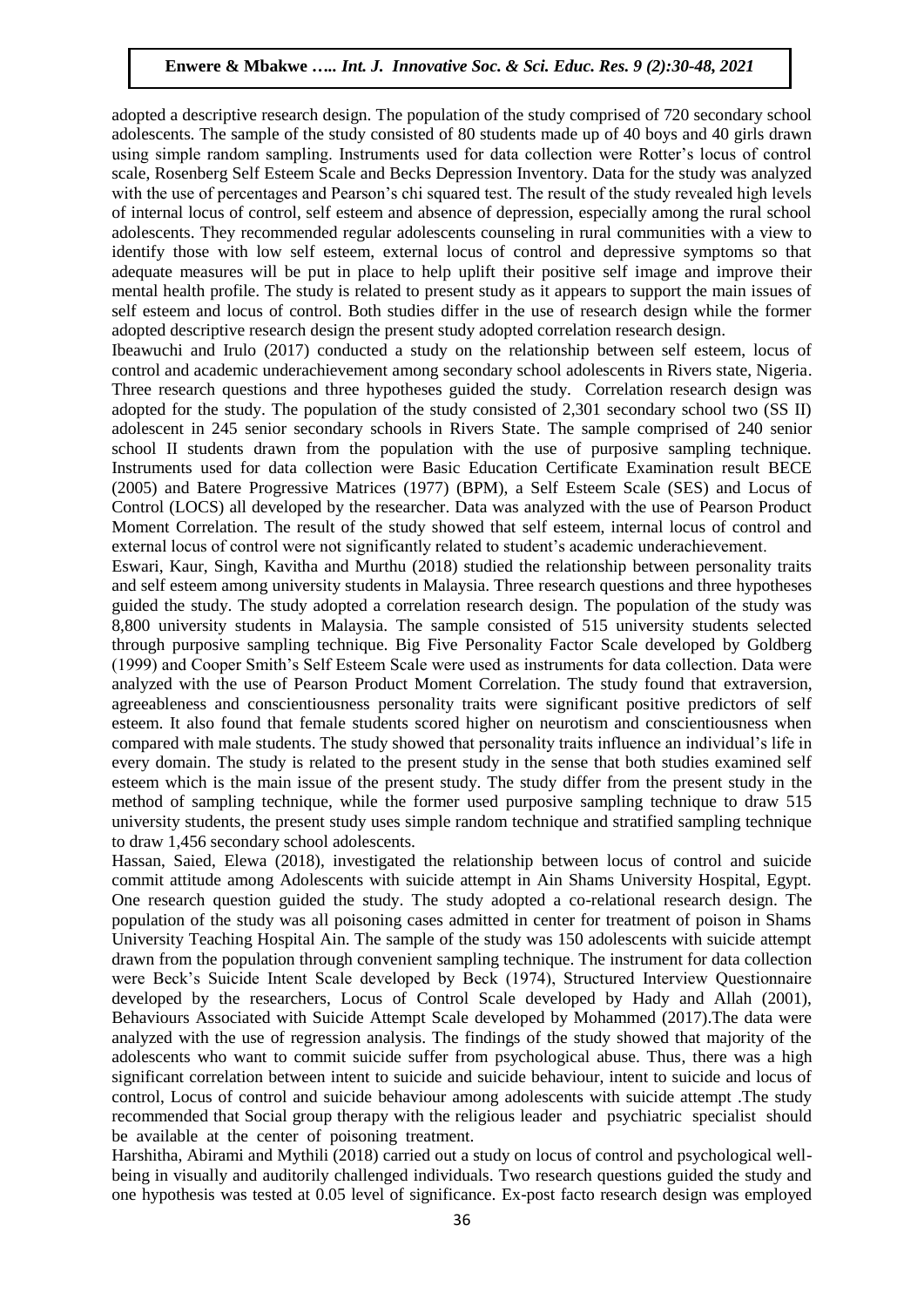for the study. The population of the study consisted of all the visually challenged and auditory challenged persons in the city of Chennai. Purposive sampling technique was used to draw 100 respondents made up of50 visually challenged and 50 auditory challenged persons. Rotter's Internal– External Locus of Control Scale (Rotter, 1966) and General Health Questionnaire (GHQ-12) (Goldberg, 1972) were used for data collection. Pearson's Product Moment Correlation and t-test were used to analyze the data. The finding of the study revealed among others that significant relationship was not found between Locus of control and psychological well-being. It was also showed that low relationship was found between Locus of Control and Psychological well-being. The review study is related to the present study as both dealt with Locus of Control and Psychological well being. The two studies however differ in geographical locations, research design and method of data analysis. The reviewed study was carried out in the city of Chennai, used ex-post facto research design and Pearson's product moment correlation and t-test for data analysis, while the current study was carried out in Anambra State and used correlational research design and simple regression for data analysis.

# **METHODOLOGY**

## **Research Design**

Correlation research design was adopted for the study. According Nworgu (2015), correlation studies indicates the direction and magnitude of relationship between variables of the study. The design is appropriate since the study seeks to collect data from the respondents in other to establish the direction and magnitude of self esteem and locus of control and to ascertain the predictive ability of self esteem and locus of control on psychological well being of senior school adolescents.

The study was carried out in Anambra State. Anambra state is one of the five states in South East geopolitical zone of Nigeria. It occupies a land area of 4416 square kilometers. The state is bounded in the North by Kogi State, West by Delta state, East by Enugu State and south by Imo State. The State is divided into three senatorial districts (Anambra North, Anambra South and Anambra Central) and 21 local government councils for administrative convenience. The residents in Anambra State are variously artisans, traders, industrialists, farmers, businessmen/women and civil servants. Anambra State has six educational zonenamely Aguata, Awka, Nnewi, Ogidi, Onitsha and Otuocha. There are 262 public secondary schools. The State Post Primary Service Commission Awka centrally controls the schools. Anambra state was chosen by the researcher as a result of high rate of maladaptive /abuse behaviours such as cultism, drug use and other violent behaviours prevalent among senior secondary school adolescents in Anambra state. The population of the study comprised 20,889 senior secondary two (SS2) students (M= 9,411 and F=11,478) from public secondary schools in Anambra State.(Source: Anambra State Post Primary School Service Commission Awka , March, 2020). The population distribution of SS 2 students according to Education zone is attached as Appendix A on page 114. The sample for this study comprised 763 SS 2 students made up of 396 males and 367 females drawn using multistage sampling procedures. Proportionate random sampling technique was used to draw 20% percent of schools in each education zone. As a result of this procedure, 10 schools were sampled from Aguata Zone, 12 schools from Awka zone, 10 schools from Nnewi Zone, 8 schools from Ogidi zone, 6 schools for Onitsha education zone and 6 schools from Otuocha education zone.

Stratified random sampling technique which takes cognizance of gender of respondents was used to draw 20 percent of students in the sampled schools in the six education zones. This yielded sample size of 127 students (60 males and 67females) for Aguata education zone, 172 students (81 males and 91 females) for Awka education zone, 107 students (55 males and 52 females) for Nnewi education zone, 131 students (74 males and 57 females) for Ogidi education zone, 178 students (101 males and 77 females) for Onitsha education zone and 48 students (25 males and 23 females) for Otuocha education zone respectively. A total of 763 students which represented 20% percent of the sampled schools with 3,801 students was drawn for the study. This is in line with Mkpa cited in Nwune, Nwogbo and Nwankwo (2016) who advocated that when a population runs into several thousands, a sample of 5 to 20 percent is adequate. Twenty percent (20%) is within the range of Mkpa's suggestion and that percentage is what the researcher conveniently managed. The summary of the sampling is shown in Appendix B on page 115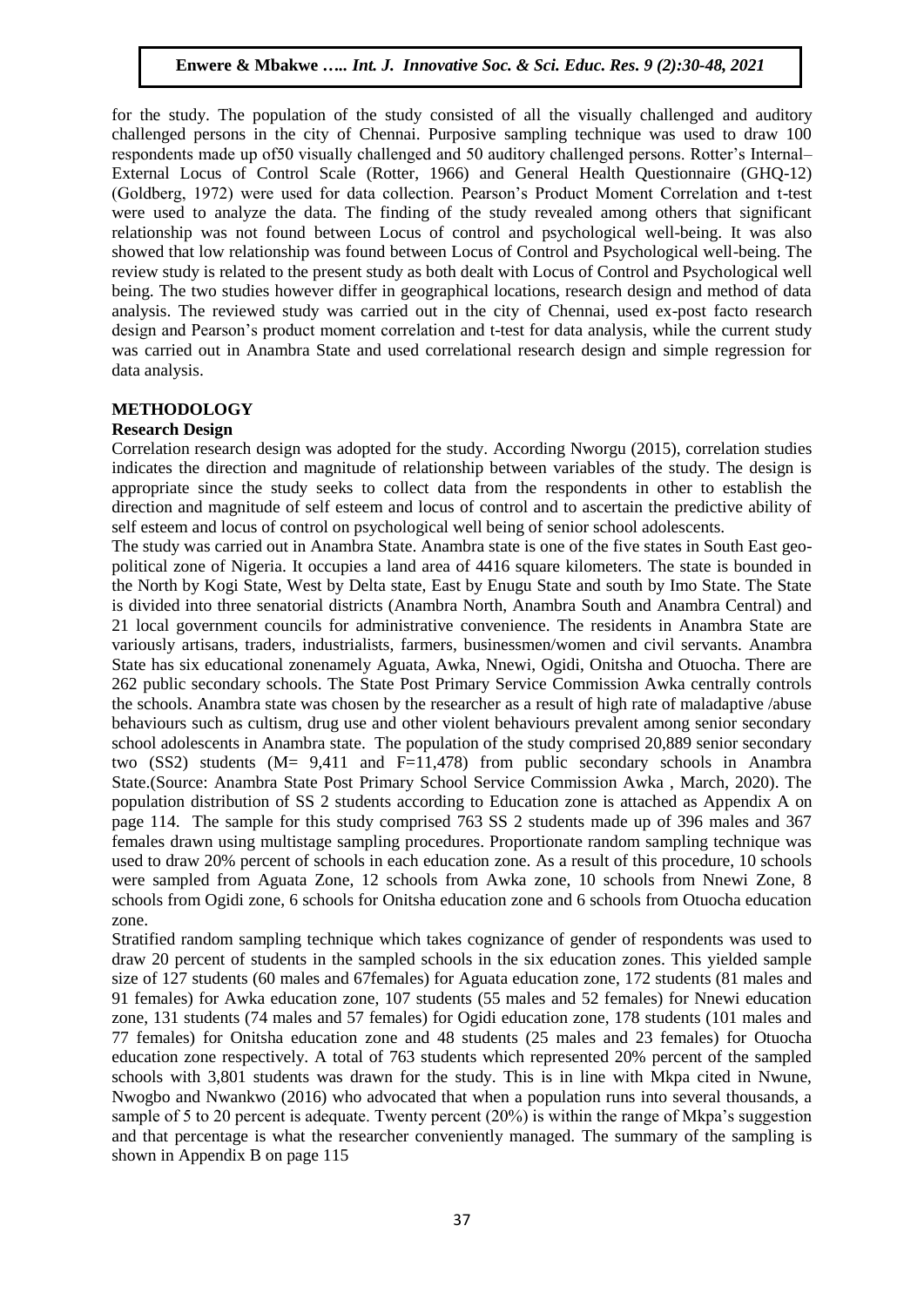## **Method of Data Analysis**

Regression analysis was used to analyze the data collected. Muijs in Cohen, Manion and Morrison (2007) suggested that for assessing the goodness of fit of regression model, using regression coefficient (R). The decision rules for the research questions is as follow For regression coefficient; 0-0.1–weak predictor.

0.1 -0.3 modest predictor.

0.3 -0.5 moderate predictor.

>0.5=strong predictor.

However, negative R indicates negative predicator/relationship. For decision on the hypotheses, if pvalue is equal to or less than significant value of .05, the null hypothesis was rejected, but if p-value is greater than significant value of .05, the null hypotheses was not rejected.

## **PRESENTATION OF DATA**

In this chapter the data collected were presented and analyzed. The results were presented according to the research questions and hypotheses.

**Research Question 1:** *What is the predictive value of self esteem on psychological well-being of senior secondary school adolescents in Anambra State?*

**Table 1: Regression Coefficient on Self Esteem and Psychological Well-Being of Secondary School Adolescents** 

| Model |      | R Square Adjusted R Square Std. Error of the Estimate |       | Remarks |
|-------|------|-------------------------------------------------------|-------|---------|
|       | .563 | . 3 1 6                                               | 2.826 | Strong  |

As shown in Table 1, correlation coefficient between self esteem and psychological well-being of school adolescents is .563 with a coefficient of determination of .317. This shows that 31.7% variation in school adolescents' psychological well-being can be attributed to self esteem. The regression Coefficient r of .563 indicated that self esteem is a strong predictor of psychological well-being of senior secondary school adolescents in Anambra State.

**Research Question 2:** *What is the predictive value of locus of control on psychological well-being of senior secondary school adolescents in Anambra State?*

**Table 2: Regression Coefficient r on Locus of Control and Psychological Well-Being of Secondary School Adolescents** 

| Model |    |      | R Square Adjusted R Square | Std. Error of the Estimate | Remarks  |
|-------|----|------|----------------------------|----------------------------|----------|
|       | 46 | .218 |                            | 3.024                      | Moderate |

Result on Table 2, revealed that correlation coefficient between locus and psychological well-being of school adolescents is .467 with a coefficient of determination of .218. This shows that 21.8% variation in school adolescents' psychological well-being can be attributed to locus of control. The regression Coefficient r of .467 indicated that locus of control is a moderate predictor of psychological wellbeing of senior secondary school adolescents in Anambra State.

**Research Question 3:** *What is the predictive value of self esteem on psychological well-being of male and female senior secondary school adolescents in Anambra State?*

## **Table 3: Regression Coefficient r on Self Esteem and Psychological Well-Being of Male and Female Secondary School Adolescents**

| Gender Model R |      |      | R Square Adjusted R Square Std. Error of the Estimate |       | Remarks  |
|----------------|------|------|-------------------------------------------------------|-------|----------|
| Male           | .517 | .267 | .265                                                  | 3.107 | Strong   |
| Female         | .484 | .234 | .232                                                  | 2.719 | Moderate |

As shown on Table 3, the correlation coefficient between self esteem and psychological well-being of male and female school adolescents are .517 and .484 with coefficient of determination of .267 and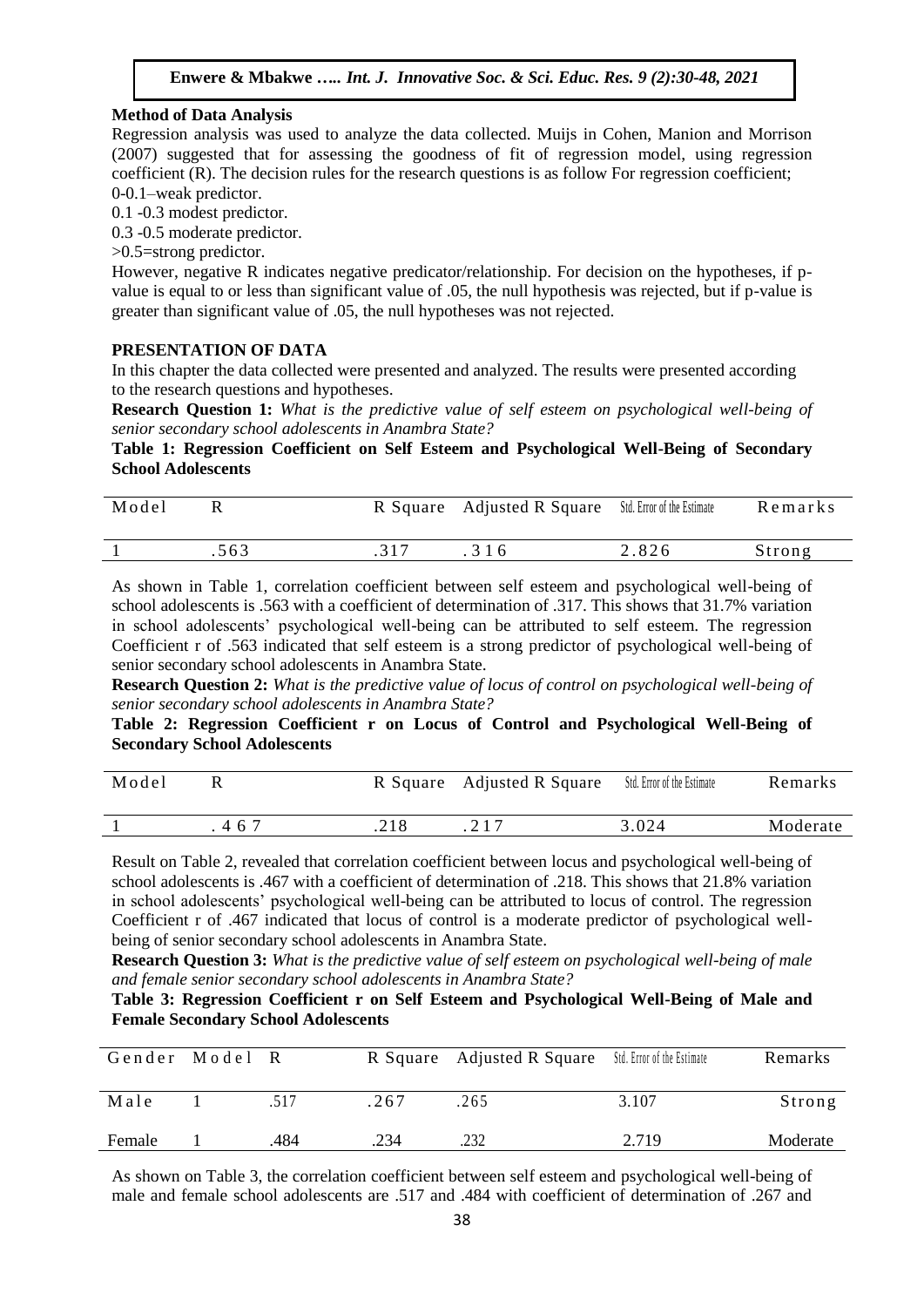.234 respectively. This shows that 26.7% and 23.4% change in male and female school adolescents' psychological well-being is explained by self esteem. The regression Coefficient r of .517 of male students indicated that self esteem is a strong predictor of psychological well-being of male senior secondary school adolescents, while the regression Coefficient r of 484 for female students indicated that self esteem is a moderate predictor of psychological well-being of female senior secondary school adolescents in Anambra State.

**Research Question 4:** *What is the predictive value of locus of control on psychological well-being of male and female senior secondary school adolescents in Anambra State?*

**Table 4: Regression Coefficient r on Locus of Control and Psychological Well-Being of Male and Female Secondary School Adolescents** 

| Gender | Model | R    |      | R Square Adjusted R Square | Std. Error of the Estimate | Remarks  |
|--------|-------|------|------|----------------------------|----------------------------|----------|
| Male   |       | .425 | 181  | 179                        | 3.285                      | Moderate |
| Female |       | .494 | .244 | .242                       | 2.701                      | Moderate |

As shown on Table 4, the correlation coefficient between locus of control and psychological wellbeing of male and female school adolescents are .425 and .494 with coefficient of determination of .181 and .244 respectively. This shows that 18.1% and 24.4% change in male and female school adolescents' psychological well-being is explained by locus of control. The regression Coefficient r of .425 and .494 for male and female students respectively indicated that locus of control is a moderate predictor of psychological well-being of male and female senior secondary school adolescents in Anambra State.

**Research Question 5:** *What is the predictive value of self-esteem, and locus of control jointly on psychological well being of senior secondary school adolescents in Anambra State?*

**Table 5: Regression Coefficient r on Self Esteem, Locus of Control and Psychological Well-Being of Secondary School Adolescents**

| Model |     | R Square Adjusted R Square Std. Error of the Estimate |       | Remarks   |
|-------|-----|-------------------------------------------------------|-------|-----------|
|       | 569 |                                                       | 2.812 | $S$ trong |

Result on Table 5, revealed that correlation coefficient between self esteem, locus and psychological well-being of school adolescents is .569 with a coefficient of determination of .324. This shows that 32.4% variation in school adolescents' psychological well-being can be attributed to locus of control. The regression Coefficient r of .569 indicated that self-esteem and locus of control are jointly strong predictor of psychological well-being of senior secondary school adolescents in Anambra State.

**Hypothesis One:** Self-esteem is not a significant predictor of psychological well-being of senior secondary school adolescents in Anambra State.

**Table 6: Test of Significance of Simple Regression Analysis with Self Esteem as Predictor of Psychological Well-being of Secondary School Adolescents** 

| Predictor   |     |         | $P$ -value | Remark |
|-------------|-----|---------|------------|--------|
| Self Esteem | 563 | 346.610 | .000       | $*S$   |

\* S i g n i f i c a n t

As shown on Table 6, the simple regression coefficient (R) is .563 while the  $R^2$  is .317 showing that self esteem makes 31.7% contribution to the variance in secondary school adolescents' psychological well-being. The *F* ( $1/749$ ) = 346.610 and the *p*-value of .000 is less than .05. Therefore, since the *p*value is less than the stipulated.05 level of significance, the null hypothesis was rejected. Therefore, self-esteem is a significant predictor of psychological well-being of senior secondary school adolescents in Anambra State.

**Hypothesis Two:** Locus of control is not a significant predictor of psychological well-being of senior secondary school adolescents in Anambra State.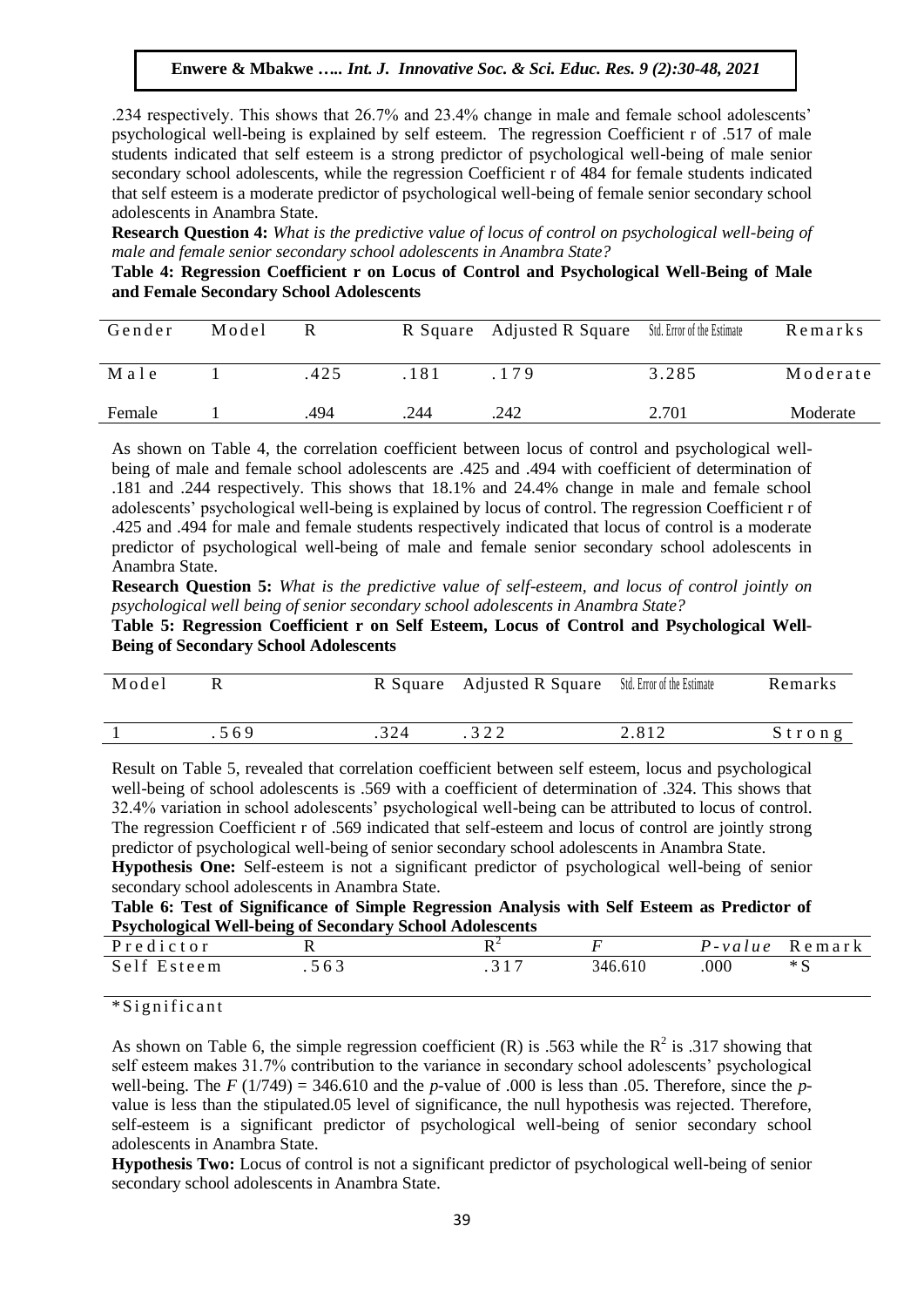**Enwere & Mbakwe** *….. Int. J. Innovative Soc. & Sci. Educ. Res. 9 (2):30-48, 2021*

|                                                             | Table 7: Test of Significance of Simple Regression Analysis with Locus of Control as Predictor |
|-------------------------------------------------------------|------------------------------------------------------------------------------------------------|
| of Psychological Well-being of Secondary School Adolescents |                                                                                                |

| Predictor        |       |         | $P$ -value | Remark |
|------------------|-------|---------|------------|--------|
| Locus of Control | $46-$ | 207.924 | 000        | ∗€     |

## \*Significant

Result on Table 7, showed that the simple regression coefficient (R) is .467 while the  $R^2$  is .218 showing that locus of control makes 21.8% contribution to the variance in secondary school adolescents' psychological well-being. The *F* (1/749) = 207.924 and the *p-*value of .000 is less than .05. Therefore, since the *p-*value is less than the stipulated.05 level of significance, the null hypothesis was rejected. Therefore, locus of control is a significant predictor of psychological well-being of senior secondary school adolescents in Anambra State.

**Hypothesis Three:** Self-esteem is not a significant predictor of Male and Female psychological wellbeing of senior secondary school adolescents in Anambra State.

**Table 8: Test of Significance of Simple Regression Analysis with Self Esteem as Predictor of Psychological Well-being of Male and Female Secondary School Adolescents** 

| Gender       | Predictor   |        |      |         | $P$ -value | Remark |
|--------------|-------------|--------|------|---------|------------|--------|
| Male         | Self Esteem | 517    | .267 | 141.163 | .000       | $*S$   |
| Female       | Self Esteem | $-484$ | .234 | 109.434 | .000       | *S     |
| *Significant |             |        |      |         |            |        |

Result on Table 8, showed that the simple regression coefficient (R) of male students is .517 while the  $R<sup>2</sup>$  is .267 showing that 26.7% change in male secondary school adolescents' psychological wellbeing is explained by self esteem, while the simple regression coefficient (R) of female students is .484 while the  $R^2$  is .234 showing that 23.4% change in female secondary school adolescents' psychological well-being is explained by self esteem. The  $F(1/389) = 141.163$  and  $F(1/360) =$ 109.434 for male and female secondary school adolescents' respectively and the *p-*value of .000 is less than .05. Therefore, since the *p-*value is less than the stipulated.05 level of significance, the null hypothesis was rejected. Therefore, self-esteem is a significant predictor of psychological well-being of male and female senior secondary school adolescents in Anambra State.

**Hypothesis Four:** Locus of control is not a significant predictor of Male and Female psychological well-being of senior secondary school adolescents in Anambra State.

| Table 9: Test of Significance of Simple Regression Analysis with Locus of Control as Predictor |
|------------------------------------------------------------------------------------------------|
| of Psychological Well-being of Male and Female Secondary School Adolescents                    |

|              |             |      |      | of Taychological with being of mane and I email becommity behoof raorescents |      |                       |
|--------------|-------------|------|------|------------------------------------------------------------------------------|------|-----------------------|
| Gender       | Predictor   |      |      |                                                                              |      | <i>P-value</i> Remark |
| Male         | Self Esteem | .425 | 181  | 85.510                                                                       | .000 | $*S$                  |
| Female       | Self Esteem | 494  | .244 | 115.753                                                                      | 000  | $*S$                  |
| *Significant |             |      |      |                                                                              |      |                       |

As shown on Table 9, the simple regression coefficient (R) of male students is .425 while the  $R^2$  is .181 showing that 18.1% change in male secondary school adolescents' psychological well-being is explained by locus of control, while the simple regression coefficient (R) of female students is .494 while the  $R^2$  is .244 showing that 24.4% change in female secondary school adolescents' psychological well-being is explained by locus of control. The *F* (1/389) = 85.510 and *F* (1/360) = 115.753 for male and female secondary school adolescents' respectively and the *p-*value (0.00) <.05; since the *p-*value is less than the stipulated.05 level of significance, the null hypothesis was rejected. Therefore, locus of control is a significant predictor of psychological well-being of male and female senior secondary school adolescents in Anambra State.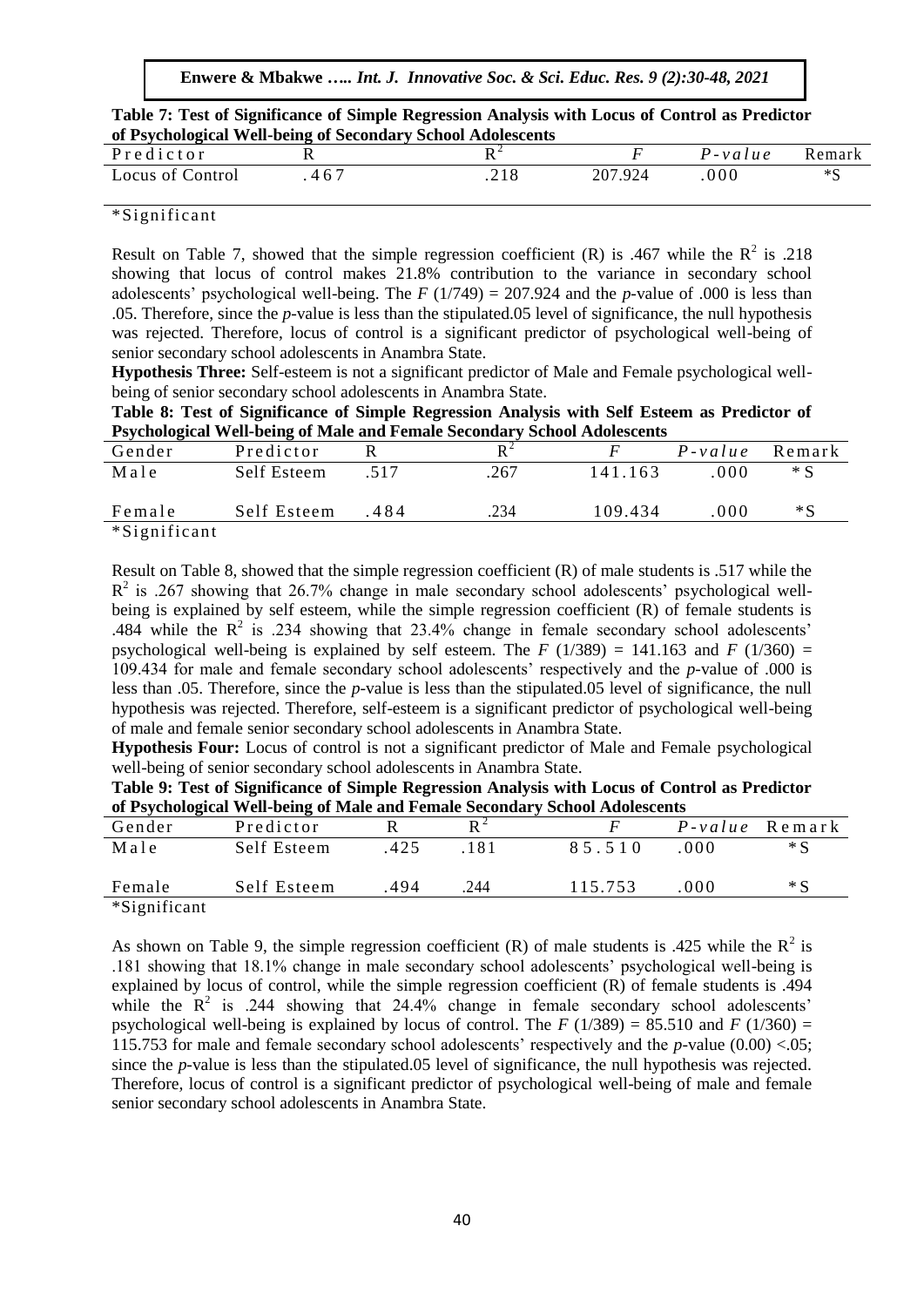**Hypothesis Five:** Self-esteem and locus of control is not significant predictor of psychological wellbeing of senior secondary school adolescents in Anambra State.

| Table 10: Test of Significance of Simple Regression Analysis with Self Esteem and Locus of |  |
|--------------------------------------------------------------------------------------------|--|
| <b>Control as Predictor of Psychological Well-being of Secondary School Adolescents</b>    |  |

| U VAAVA VA WU A A WWAWFVA UA A U I WAAVAUWAYNA 'I WAA IN WAARD UA IN WYNAMWA |    | --------------------- |            |        |
|------------------------------------------------------------------------------|----|-----------------------|------------|--------|
| Predictor                                                                    |    |                       | $P$ -value | Remark |
| Self Esteem and Locus of Control                                             | 69 | 78.958                | 000        | $*$ C  |

## \*Significant

As shown on Table 10, the simple regression coefficient (R) is .569 while the  $R^2$  is .324 showing that self esteem and locus of control makes 32.4% contribution to the variance in secondary school adolescents' psychological well-being. The  $F(1/749) = 178.958$  and the *p*-value of .000 is less than .05. Therefore, since the *p-*value is less than the stipulated .05 level of significance, the null hypothesis was rejected. Therefore, self-esteem and locus of control are jointly significant predictor of psychological well-being of senior secondary school adolescents in Anambra State.

#### **CONCLUSION AND RECOMMENDATIONS**

The study investigated self-esteem and locus of control as predictors of psychological well-being of senior secondary school adolescents in Anambra State. The study was guided by the following research questions:

- 1. What is the predictive value of self esteem on the psychological well-being of senior secondary school adolescents in Anambra State?
- 2. What is the predictive value of locus of control on the psychological well- being of senior secondary school adolescents in Anambra State?
- 3. What is the predictive value of self-esteem on the psychological well-being of male and female senior secondary school adolescents in Anambra State?
- 4. What is the predictive value of locus of control on the psychological well-being of male and female senior secondary school adolescents Anambra State?
- 5. What is the predictive value of self-esteem, and locus of control jointly on the psychological well being of senior secondary school adolescents in Anambra State?

#### **Educational Implications of the Study**

There are numerous implications of the findings of the study to school administrators, school counsellors, teachers, students, government and society. The findings of the study have far-reaching implication for the school administrators. It is the duty of school administrators to create conducive school climate that install a sense of pride and belonging in students to promote self-esteem and locus of control. The implication of the study is that it will stimulate school guidance counsellors to understand the basic developmental needs of students, identify students' with low self-esteem and locus of control and also provide appropriate interventions to reduce and address the problems.

The implication to teachers is that it provides information for them to apply classroom strategies that are responsive to the emotional and social behaviour of male and female secondary school adolescents to develop good self-esteem and locus of control which promote their psychological well-being. The study strengthens the capacity of government to provide training and professional development for teachers and counsellors on strategies and approaches for managing students' behaviour to develop positive self-esteem and locus of control. The implication of this study to students is that will stimulates them to build healthy sense of self-esteem and locus of control that are necessary for them to develop social skills and become more resilient and utilize their potentials in and outside the classroom. The findings of the study also have implication for the society that is beneficiary of the products of secondary schools. Some students after their secondary education are pushed into the society for the rest of their life. If the students develop positive self-esteem and locus of control, it will be of a great benefit to the society and vice versa. The society through this work could be more interested in monitoring the behaviour of students and helping them develop positive self-esteem and locus of control.

#### **CONCLUSION**

Based on the findings of the study, it is concluded that self-esteem and locus of control are predictors of psychological well-being of senior secondary school adolescents in Anambra State. Students with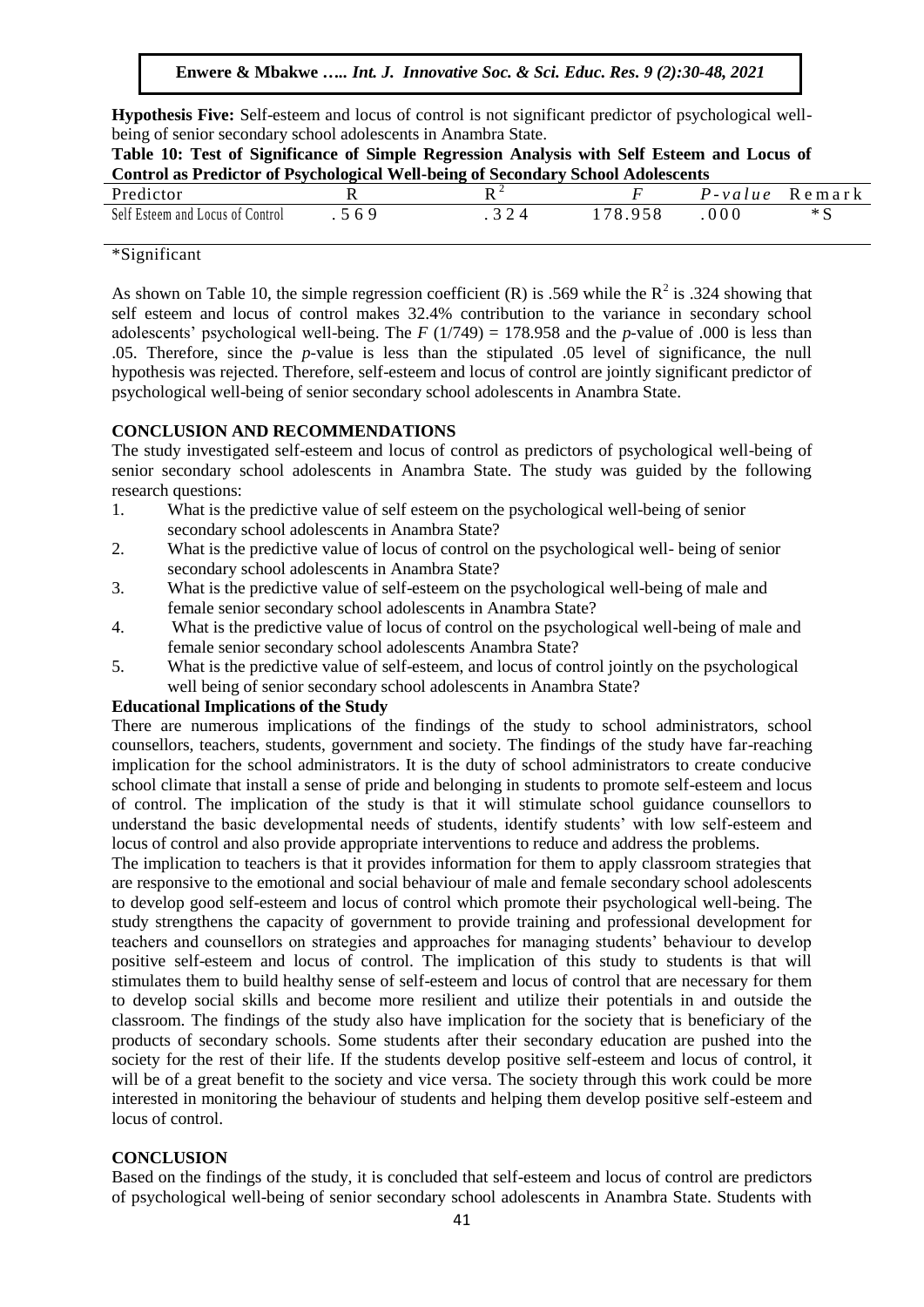self-esteem and locus of control are bound to have high predicting psychological well-being and vice versa. Self-esteem, locus of control and psychological well-being significant relationship is noticeable across male and female senior secondary school adolescents. Male and female senior secondary school adolescents with high self-esteem and locus of control enjoy greater socialization and happiness which reduce depression and unfavourable psychological conditions. Therefore, self-esteem and locus of control which no doubt has played a lot of roles in predicting psychological well-being deserve maximum support of all education stakeholders.

## **RECOMMENDATIONS**

Based on the findings, it was recommended among others that

- 1. Post Primary School Service Commission should train and post qualified guidance consellors to secondary schools to help senior secondary school students overcome their problems and strengthen their self-esteem and locus of control for enhancing their psychological well-being.
- 2. School principals should set out a week in every academic session for enlightenment of students on various ways to develop positive views about themselves to build high self-esteem and locus of control that contribute to their psychological well-being.
- 3. Ministry of Education should support functional guidance and counselling services by providing and making funds available to research and improve rendering professional assistance to students with low self-esteem and locus of control.
- 4. School principals should initiate an in-serve course programmes related to self-esteem and locus of control for school guidance counsellors to acquire more skills and be empowered to solve the problems of low self-esteem among male and female students.

#### **REFERENCES**

- Abassalli, S.K., Ali, K., Mohammad, R.M., Hamid, Z. &Vahi, M. (2015). Predicting dimensions of psychological well being based on religious orientations and spirituality: An investigation into causal model. *Iranian Journal of Psychiatry, 10*(1), 50-55.
- Abdel-Khalek, M.A.(2016) self esteem and it's relation with family atmosphere and reported depression among Arab adolescents. In F. Holloway (Ed.)*Self esteem: perspectives, influences and Improvement strategies (pp. 125-140).*New York: Nova Science Publishers.
- Abdul, R.N. (2015) A study on locus of control among college students of Gulbarga city. *The International Journal of India Psychology, 2*(4), 48-54.
- Ackerman, C.E. (2020). *What is self-image and do we improve it?: A psychologist explains.* Retrieve from Positivepsyhology.com/self-image./team/Courtneyackenam/16.6229HN
- Adeniyi, W.O. &Onadiji, O. (2016). Influence of psycho-demographic variables on psychological well-being of undergraduate of Obafemi Awolowo University, Ile-Ife, Osun State. *European Scientific Journal, 12*(13), 82-89.
- Agbor, N.S., Ebeh, R. &Onyeanu, M. (2018). Predicators of mental well-being among undergraduates in Eastern Nigerian: A function of academic stress, substance abuse and age. *African Journal of Social and Behavioural Sciences, 8*(2), 40-52.
- Aked, J., Marks, N., Cordon, C. & Thompson, S. (2010). *Five ways to wellbeing: The evidence.* London: NEF Publishers
- Aknbarati, F. &Bashardoust, S. (2016).The prediction of psychological well- being according to family function and basic psychological needs of students. *Journal of Fundamentals of Mental Health, 18*(1), 40-52.
- Allison, H., Stuart S., & Shanto L. (2016) Locus of control and anti-immigrant sentiment in Canada, the United States and United Kingdom. *Political Psychology, 38*(2), 123-138.
- Amalu, M.N. (2017). Family environment and self esteem as predictors of psychological adjustment of secondary school students from divorced homes in Cross River State, Nigeria. *Journal of Research and method in education, 7*(6), 9-16.
- April, K., Dharani, B. & Peters, K. (2012).Impact of locus of control expectancy on level of being *Journal of Review of European Studies, 4*(1), 124-130.
- Arshad, M., Zaidi, S. &Mahnood, K. (2015) Self esteem and Academic performance among university students. *Journal of Education and Practice*, *6*(1), 67-77.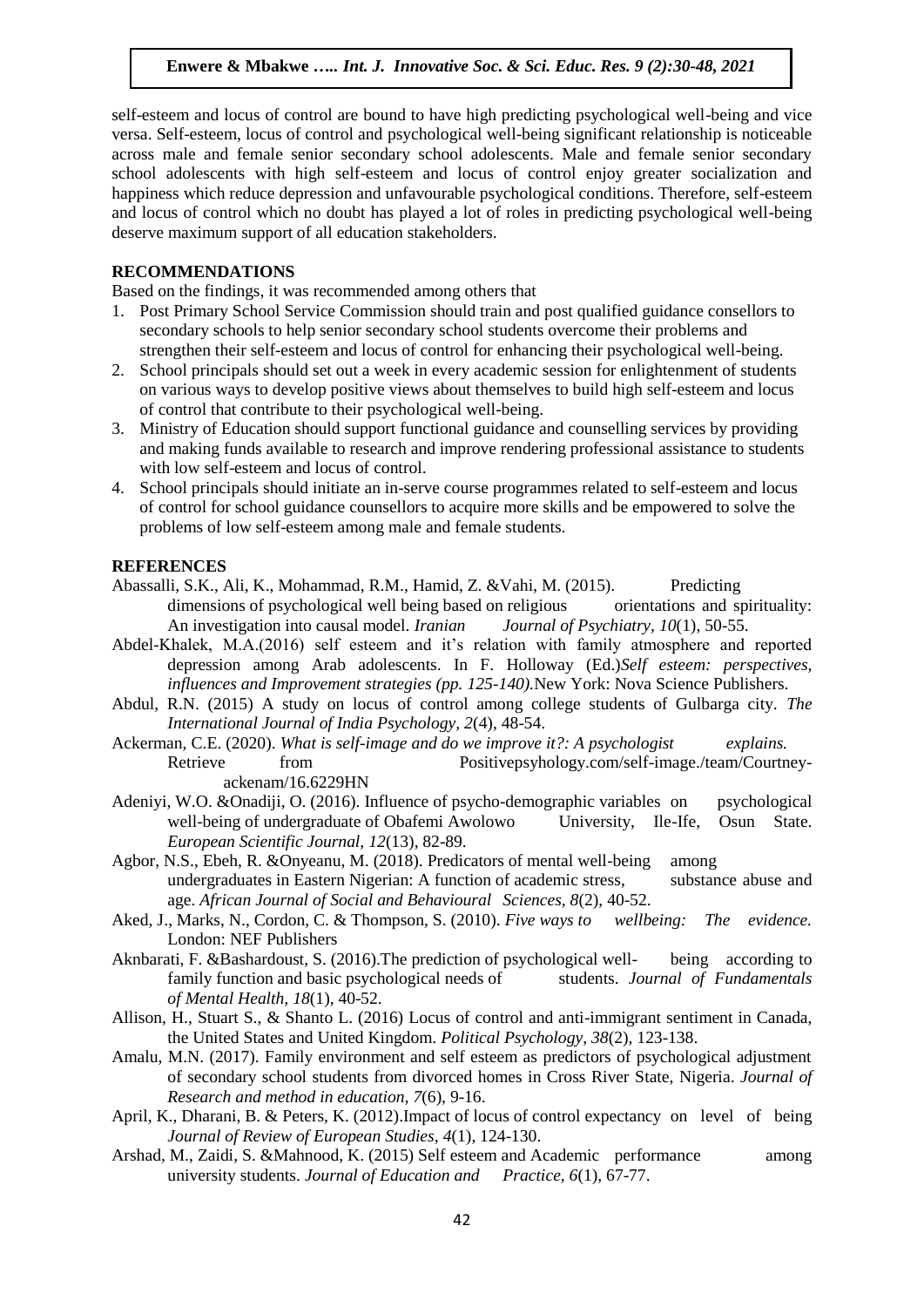- Bello, I., Abudulkadir, A.O. &Terungwa, S.B. (2017). Self-esteem and academic performance of senior secondary school students in Gombe Metropolis: Implication for counseling. *International Journal of Typical Educational Issues, 1*(1), 196-207.
- Berne, P.H. & Savary, L.M. (2014), *Building self esteem in children.* New York: The Crossroad Publishing Company
- Bong, J.K.(2017). A study on applying the factors of self- esteem to moral education. *Journal of Ethics, 113*(1), 25-50. Available at Doi:10.15801/ Je.113.201705.25.
- Buris, J.L., Brechting, E.H. Salsman, J. & Carlson, C.R. (2009). Factors associated with the psychological well-being and distress of university students. *Journal of American College Health, 57*(5), 536-544.
- Burns, R. (2016). Psychosocial well-being. In N. Pachana (Eds). *Encyclopedia of Geropsychology.* Singapore: Springer,
- Canha, L., Simões, C., Matos, M.C. & Laura, O. L. (2016). Well-being and health in adolescents with disabilities. *Health Psychology Research*, *7*(8), 45-63.
- Cardwell, C. (2013). *Diagnostic and statistical manual of mental disorders.* Available at https//ajp.psychiatryonline.org/article.aspxiarticle=156692
- Chaing. Y-T, Fang, W.T., Kaplan, U. & Eric, N. (2019). Locus of control : The médiation effect between emotional stability and pro-environnent behaviour sustanability. *Access Journal, 11*(3), 1-14.
- Cherry, K. (2019) *Locus of control and your life.* Retrieved from verywellmind.com/what-is-selfestemm-2795868.
- Chiara, R., Tomba, E., Oltolini, V.,Dalla, V., Elisa, S. &Emmanuelle, O. (2011). Gender differences in psychological well being and distress during adolescent. *Psychologist, 1*(1), 65-70.
- Chinawa, J.M., Obu, H.A., Manyike, E.O., Isreal, O.O. &Chianwa, A.T. (2015). Self esteem among adolescents in Nigerian secondary schools: A Neglected Issue. *British Journal of Medicine & Medical Research, 5*(1), 99-106.
- Chingtham, T. (2015).Causes of juvenile delinquency in the higher secondary school students.*Journal of Research & Method in Education, 5*(5), 20- 24.
- Craig, A.R., Franklin, J. & Andrews, G. (1984). A scale to measure locus of control of behaviour. *British Journal of Medical Psychology, 57*(1), 173- 180.
- Curce, C., Zannoiti, C., Morgan, A., Curie, D., Looze, M., Roberts, C., Samdal, O., Smith, O. & Vivian, B. (2010). Social determinants of health and well being among young people, health behaviour in school-aged children: International report from the 2009/2010 survey. *Health Policy for Children and Adolescents, 6*(1), 252-260.
- Daraei, M. (2012). Social correlates of psychological well-being among undergraduate students in Mysore City. *Journal of Social Indicators Research, 114*(1), 162-171. Available at doi-10.1007/s11205-012-0162-1.
- Davies, T. (2019*). What is well-being? Definitions, types and well-being skills.* Retrieve from www.psychologytoday.com.201901
- Deepu, A. (2010). A study of the self esteem and social relations of adolescents with learning disabilities. *International Journal of Educational Research, 2*(2), 45-51.
- Dodge, R., Daly, A., Huyton, J., & Sanders, L. (2012). The challenge of defining wellbeing.*International Journal of Wellbeing*, *2*(3), 222-235.
- Dogan, T., Totan, T. &Sapmaz, F. (2013).The role of self-esteem, psychological well-being, emotional self-efficacy, and affect balance on happiness: A path model. *European Scientific Journal, 9*(20), 31-42.
- Dunlap, L.L. (2014). *What all children needs: Theory and application.* Retrieved from http//.www.amazon.com/what-all-children-need-application/dp/0761829253
- Duraku, Z.H. & Linda, H. (2018). Self-esteem, study skills, self-concept, social support, psychological distress and coping mechanism effects on test anxiety and academic performance. *Healthy Psychology Open, 2*(1), 1-9. Available at Doi:10.1177/2055102 91879963.
- Dustin, P.G. (2014). *Locus of control and psychological wellbeing: Separating the measurement of internal and external construct.* A pilot study EKU Libraries Research Award for undergraduate. Retrived fro[mhttp://encompass.](http://encompass/) Eku.edu/ugra/2014/2014/2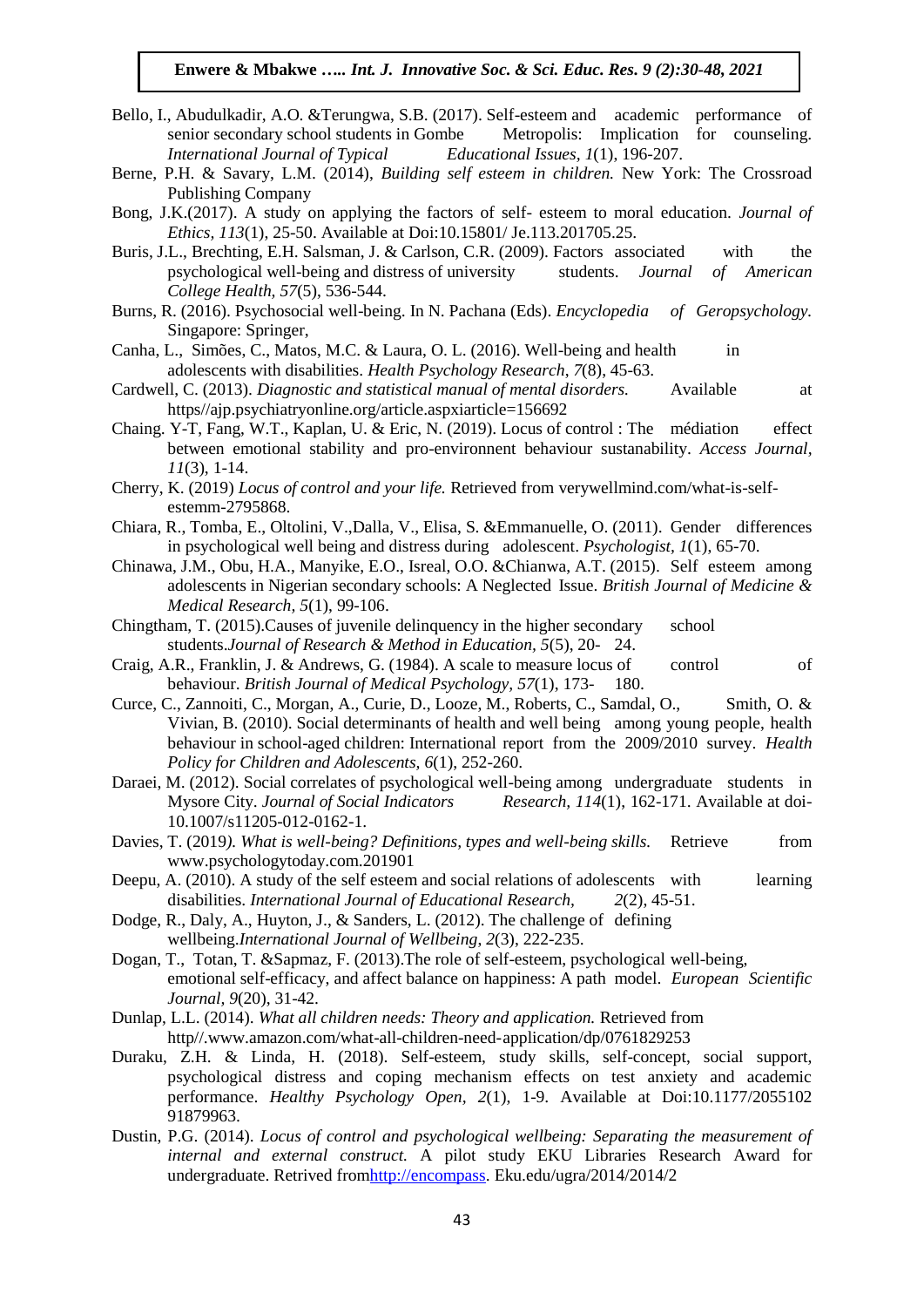- Edobor, O.J. & Ebiye, D.M. (2017). Emotional intelligence as predictor of delinquent behaivours among secondary school students in Port Harcourt metropolis, Rivers State Nigeria. *European Journal of Research and Reflection in Educational Sciences, 5*(2), 48-59.
- El-Kesh, K.M. & Samak, Y.A (2017). The development of self esteem in children: systematic review and Meta-Analysis. *International Journal of Social Sciences and Humanities Invention, 4*(3), 3346-3355.
- Ellesabetha, S. & Maria, E. D. (2014).Relationship between psychological wellbeing and resilience in middle and late Adolescents.*Procedia- Social and Behavioural Sciences, 141*(8), 881-887.
- Emily, K. (2012). What is low self esteem healthy place.Retrieved from *https//www.healthyplace.com/blogs/buildingselfesteem/2012/what-is-lowselfesteem.*
- Eremie, M.D. & Chiikweru, A.E. (2015). Self-esteem among private and public secondary students in Rivers State: Implication for counseling. *Kuwait Chapter of Arabian Journal of Business and Management Review, 4*(11), 1-6.
- Erol. R.Y. & Ulrich, O. (2011). Self esteem development from age 14 to 30 years: A longitudinal study. *Journal of Personality and Social Psychology,101*(3), 7-19.
- Essays, UK. (November 2018). The determinants of self esteem. Retrieved from *https://www.ukessays.com/essays/psychology/the-determinants-of-our- self-esteempsychology-essay.php?vref=1*
- Eswari, K.K., Kauri K., Singh, Kavith O. & Muthu, N. (2018). The relationship between personals and self esteem towards university students in Malaysia. *Journal of Education and Practice, 2*(1), 23-28.
- Evelym, M. (2018). The truths and myths of self esteem. In E. Ellis (Ed.), *the myth of self-esteem.* New York: Pearson Press
- Feedman, S.S.& Elliot, G.R. (2009).*At the threshold: The developing adolescent.* Cambridge, MA: Haward University Press.
- Fidelis, A. A. (2012). Impact of information communication technology on corporate performance: A case study of cement manufacturing firms in Nigeria*. Journal of Management and Business Studies*, *1*(7), 259-263.
- Friday E.O., Callista, U.N., Kenechukwu, I. O., Godwin, C.O. & Augustine, N.O. (2018). Locus of control, self-esteem and depression in a sample of school going adolescent into Nigerian communities. *The Journal of Medical Research, 5*(3), 67-78.
- Garuba, R.O. (2014). Democratic governance in Nigeria. *Fountain Journal of Management and Social Sciences*, 3(7), 73-77.
- Gbenga, B. (2004). Information communication technology and e-commerce: challenges and opportunities for the Nigeria legal system and judiciary. *Electronic Law Journals, 2*(6), 87- 90.
- Girifin, P.D. (2014). *Locus of control and psychological wellbeing: Separating the measurement of internal and external construct-pilot study. EKU libraries Research. Award for Undergraduate.2.Retrieved from* http//encompass.eku.edu/ugra/2014/2014/2.
- Gopal, S. (2016). *Developing self esteem and a positive attitude.* Retrieved from www.slideshare.net.>gopalswam1>self-...
- Gore, J.S., Griffin, D.P., & Mc Nierney, P. (2014). Does internal or external locus of control have a stronger link to mental and physical health? *Psychological Studies, 6*(3), 181-196. Available at https://doi:org//10.1007/s/2646-016-0361-y
- Haider, I.Z.&Naeem, M.M. (2013), Locus of control in graduating students. *International Journal on Psychology Behaviour Analysis, 3*(1), 1-8.
- Harshitha, S., Abirami, P. &Mythili, T. (2018).Locus of control and psychological well-being in visually and auditory challenged individuals. *International Journal of Advanced Educational Research, 3*(1), 1-4.
- Hassan, S.H., Saied, S.&Elewa, S. (2018) Relationship between locus of control and suicide attitude among adolescents commit suicide attempt. *Journal of Nursing and Health Sciences,* 7(2), 86-99.
- Helwit, J. P. (2009). Positive psychology. *Journal of Educational Psychology*, *2*(4), 217-224.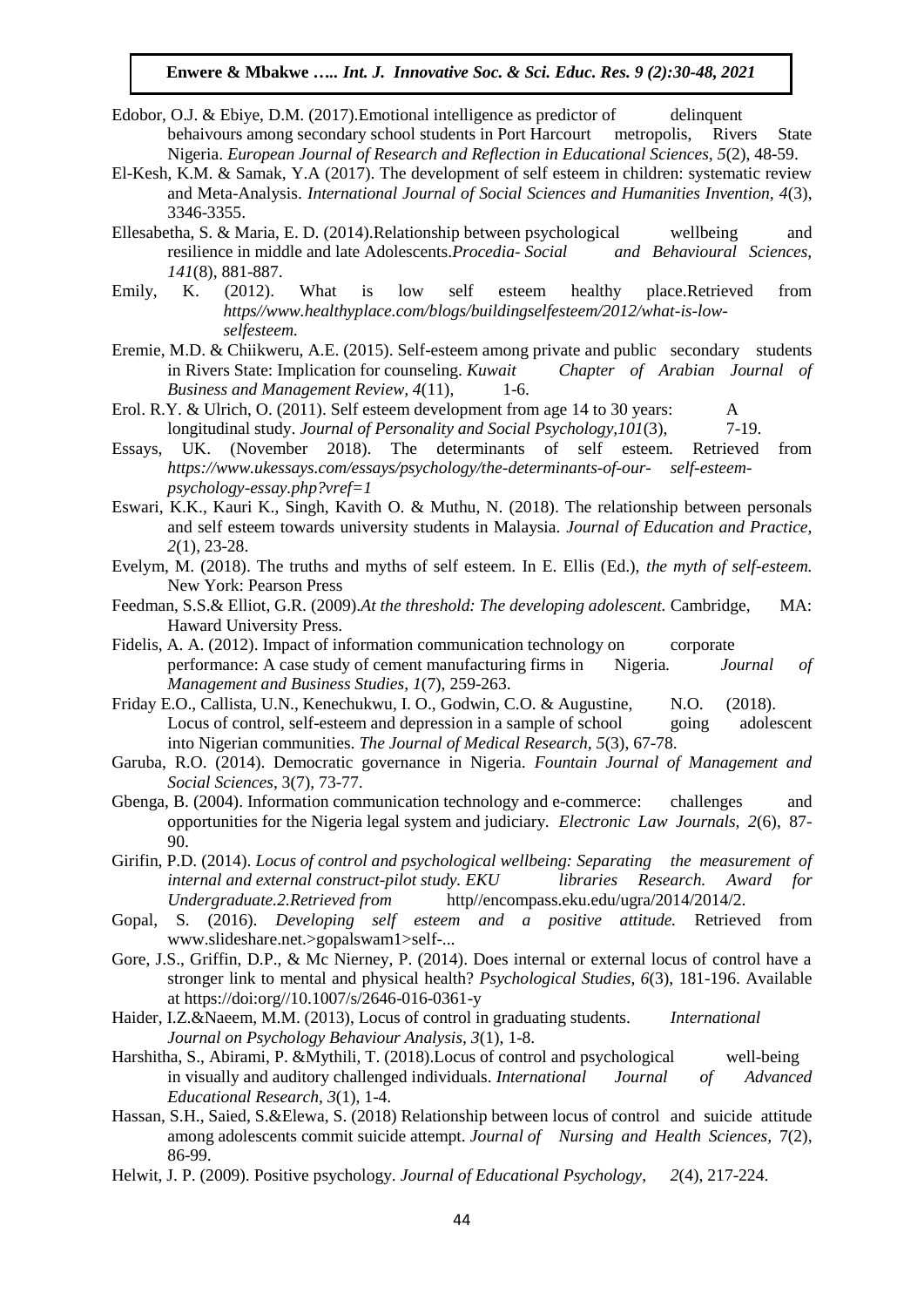- Hermandez, R., Bassett, S.M. Boughton, S.W., Schuette, S.A. Shiu, E.W. & Moskowitz, J.T. (2018). Psychological well-being and physical health: Associations, mechanisms and future directions. *Emotion Review, 10*(1), 18-29.
- Hosogi, M., Okada, A. &Fujii, C. (2012). Importance and usefulness of evaluating self-esteem in children. *BioPsycho Social Medical*, *6***(**9), 23- 30.

Howith, M. & Cranner, C. (2011). *Introduction to psychological tests.* New York: Oxford Publishers.

- Huppert, F.A, & Johnson, D. (2010). A controlled trial of mindfulness training in schools : the importance of practice for an impact on wellbeing. *The Journal of Positive Psychology, 5*(4), 264-274.Available at Doi:10.1080/17439761003794148.
- Ibewauche, N. & Truloh, B.N. (2017).Self-esteem locus of control and student academic under achievement in Rivers state, Nigeria. *International Journal of Interdisciplinary Research Method*, *4*(4), 1-13.
- Jain, S. & Dixit, M.P. (2014). Self-esteem: A gender based comparison and the causal factors reducing it among Indian youth. *International Journal of Humanities and Social Science Invention,3*(4), 9-15.
- Johan, B. (2018) *Suicide and Youth: Risk factors. Mental health and wellbeing research group.*  Department of Public Health, Vrije University, Brussel, Brussels, Beligium. doi:/03389/fpsyt2018.00540
- Jordan, C., Spencer, S. & Zanna, M.(2012). Types of high self esteem and prejudice: How implicit self esteem Relates to Ethnic Discrimination among high explicit self esteem individuals. *Personality and Social Psychology Bulletin, 31*(3), 693-702. Available at Doi:101177/0146167204271580.
- Karatas, Z. &Tagay, O. (2012) Self-esteem, locus of control and multidimensional perfectionism as the predictors of subjective well being. *International Education Studies*, 5(6), 77-89.
- Karbalael; S. Abdollahe; A. & Abu, M., Nor, S., &Ismaail, Z. (2013). Locus of control problem: Solving skills appraisal as predictors of waste prevention behaviours. *Romanian Journal of Applied Psychology*, 15(2), 51-58.
- Keshky, M.S. &Samak, Y.A.A. (2017). The development of self esteem in children: Systematic review and meta-analysis. *International Journal of Research, 2*(2), 145-150.
- Khan, T., Muhammad, H.T. &Keramat, N. (2013). Psychological well-being (PWB) of school adolescent aged 12-18 years, its correlation with general level of physical activity (PA) and Socio-demographic factors in Gilget, Pakistan. *Iranian Journal of Public Health, 44*(6), 804-813.
- Kristin, N. & Paul R. (2014). *Willey encyclopedia of management copyright*. New York: John & sons Ltd.
- Leersyder J.D., Heejung K., &Batia, M. (2015). Feeling right is feeling good: psychological wellbeing and emotional fat with culture in authonomy-versus relatedness. *Front Psychology, 6*(4), 630-635.
- Lena F. (2018). Low self esteems: What does it mean to lack self esteem? Retrieved from [www.psychalive.org/lowselfesteem.](http://www.psychalive.org/lowselfesteem)
- Madhu, J. & Suyesha, S. (2018). Locus of control and its' relationship with mental health and adjustment among adolescent females.*Journal of Mental Health and Human Behaviour*, 20(1), 16-21.
- Mankandam, C. (2017). The development and environment context of adolescent. *Journal of Research on Adolescence, 2*(1), 123-129.
- Maryan S., Azizreza G., Soheila K. & Mahsa S.(2012). Relationship between Self-esteem and Locus of control in Iranian University students. *Social and Behavioural Sciences, 31*(1), 530-535.
- Mcauley, C., Mckeown, C. & Merriman, B. (2012). Spending time with family and friends: Children views on relationships and shared activities. *Child Indicators Research, 5*(1), 449-464. Available at Doi:10.1007/s12187.012- 9158-2
- Mcleod, S. (2012).*Maslow's hierarchy of needs.* Retrieve from simplypsychology.org/maslow.html.
- Mcleod, S.A. (2020). *Low self esteem-simply psychology. Suicidal tendencies in Nigerians teensis it really shocking*? [www.covnantrelationship.org](http://www.covnantrelationship.org/) assessed.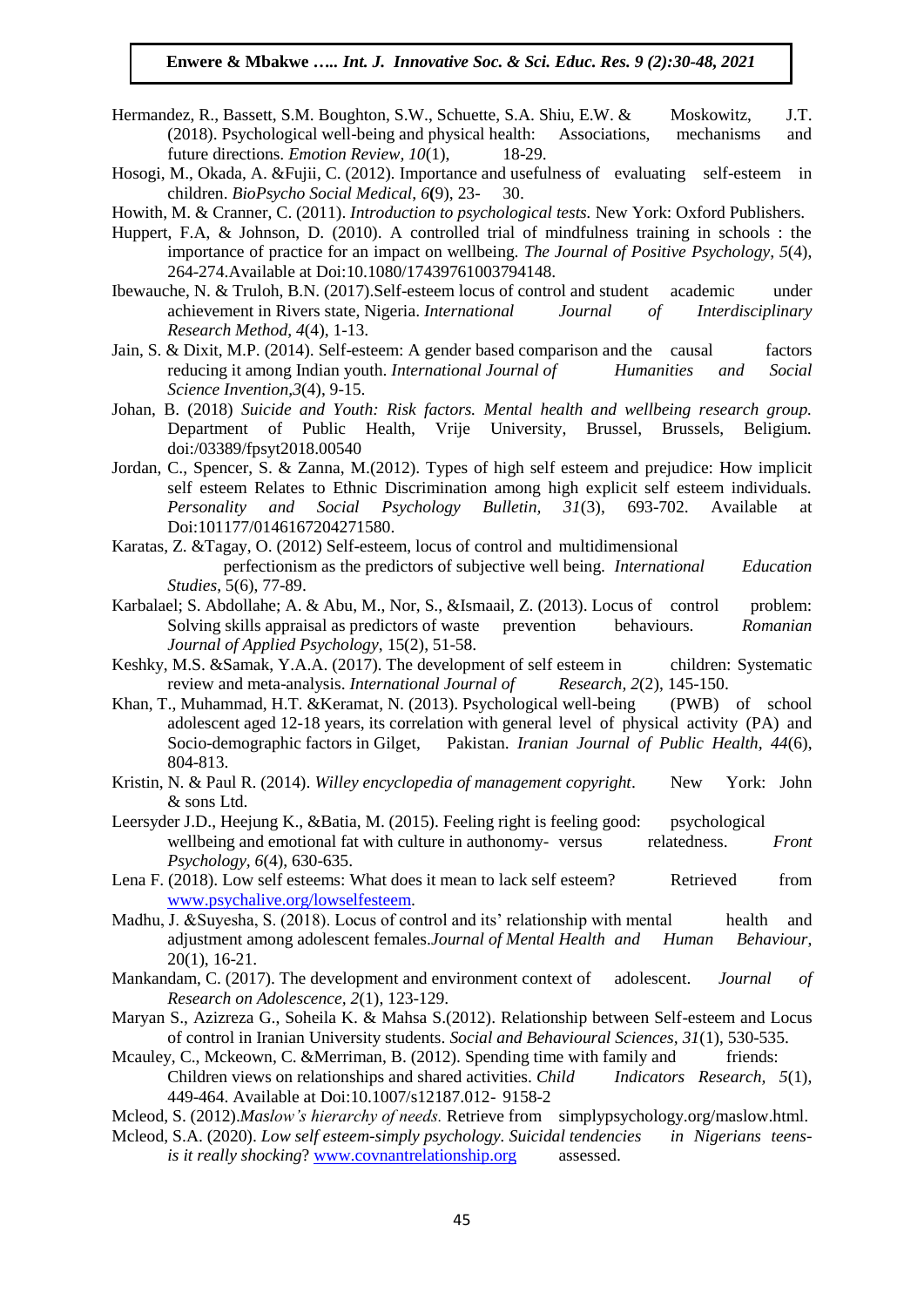- Meghan, L. (2018). *The impact of psychological well being has on physical health*. **Retrieved** from [www.unn.edu/healthyerich/blog/psychological-](http://www.unn.edu/healthyerich/blog/psychological-) health/2018/07/impactpsychological-well-beinghas-physicalhealth
- Mental Health Foundation (2016).*Physical health and mental health.*Retrieve from mentalhealth.org.uk.to.z/p/physical-health-and-mental-health.
- Miner, M., Petrova, B., Mineva, K., Petkova. M. &Strabkova, J. (2018). Self esteem in adolescents. *Trakia Journal of Sciences,* 2(3), 114-118.
- Minev, M., Petrova, B., Minava, K., Petkova, M. & Strebkova, S. (2018). Self-Esteem in Adolescents. *Trakia Journal of Science, 2*(1), 114-118.
- Mischrier, I.H., Van Schie; H.T., INigboidu, D.H., Van Baaren, R.B. &Engles R.C. (2013).Thinking Big: The effect of sexually objectifying music videos on bodily selfperception in young women.*Journal of Education Psychology Research*, *2*(6), 34-44.
- Mobarakeh, M.R.V., Juhari, R., Yaacob, S.N.&Redzuam, M. (2015) Locus of control and psychological well being among Iranian adolescent migrants in Kuala-Lumpur, Malaysia. *American International Journal of Research in Humanities, Arts and Social Sciences*, *1*(1), 34-44
- Mocheche, E.K., Bosire, J. &Raburu, P. (2017). Influence of self-esteem on job satisfaction of secondary school teachers in Kenya. *International Journal of Advanced and Multidisciplinary Social Studies, 3*(2), 29-39.
- Mohammad, A. (2011) Relationship between self esteem and academic achievement among Pre-University students. *Journal of Applied Sciences, 10*(20), 2474-2477.
- Natalie, S. (2015). *Psychological wellbeing in Adolescents: Planning towards and thinking about the future.* Research submitted in partial fulfillment of the requirements for the degree of doctor on clinical Psychology, Royal Holloway, University of London
- Noronha, L.,Monteiro, M. & Pinto, N. (2018).A study on the self esteem and academic performance among the students. *International Journal of Health Sciences and Pharmacy*, *4*(8), 12-33.
- Nwabueze, A.U., Fagbemi, B.O. & Kenneth, N.O. (2011).Information and communication technology for sustainable development in Nigeria. *Library and Philosophy and Practice*, *7*(1), l-6.
- Nwankwo, E.B, Balogun, K.S, Chukwudi, O.T. & Ibeme, C. (2012). Self esteem and locus of control as currents of Adolescents all functioning. *British Journal of Arts and Social Sciences, 9*(1), 12-25.
- Nwankwo, B.C., Okechi, B.C. & Kalu, O.E. (2017). Role of locus of control and gender on psychological well-being among youth athletes. *Journal of Psychological & Sociological Studies, 1*(1), 177-185.
- Nworgu, B.G. (2015). *Education research: Basic issues and methodology (3rd ed*.). Enugu: University Trust Publishers.
- Nwune, E. N., Nwogbo, V.N. & Nwankwo, I.N. (2016). Skill improvement needs of head teachers in the management of primary schools in Anambra State. *Unizik Journal of Educational Management and Policy, 1*(1), 115-123.
- Ogidan, J., Adekola, O., Grace, E. &Oluwanishola, O. (2017).Information and communication technology for good governance and socio-economic development in Nigeria. *World Scientific News, 3*(2), 123-130.
- Ogunsanwo, A., Mojisolo, U., Ayodele, A. & Olanrewaju, K. (2014) psychological wellbeing, perceived emotional intelligence and locus of control predicting adolescents: Sexual health risk behaviour, lesson from Nigeria. *Journal of Humanities and Social Science, 19*(1), 12-18.
- Okwaraji F.E, Agunwa E.N. & Eze C.S. (2016). Life satisfaction, self esteem and depression in a sample of Nigerian adolescents. *International Neuropsychiatric Disease Journal, 5*(3), 1-8.
- Okwaraji, E., Nduanya, V. Obiechina, I., Onyebueke , C. & Okorie. A. (2018). Locus of control, self esteem and depression on a sample of school going adolescents in two Nigerian communities.*Journal of medical Research*, *4*(2), 106-110.
- Orth, U., Robins, R.W. & Roberts, B.W. (2014). Low self esteem preoperatively predicts depression predicts depression in adolescence and young adulthood. *Journal of Personality and Social Psychology, 95*(3), 695-708. Available at Doi:10:1037/0622-3514.953.695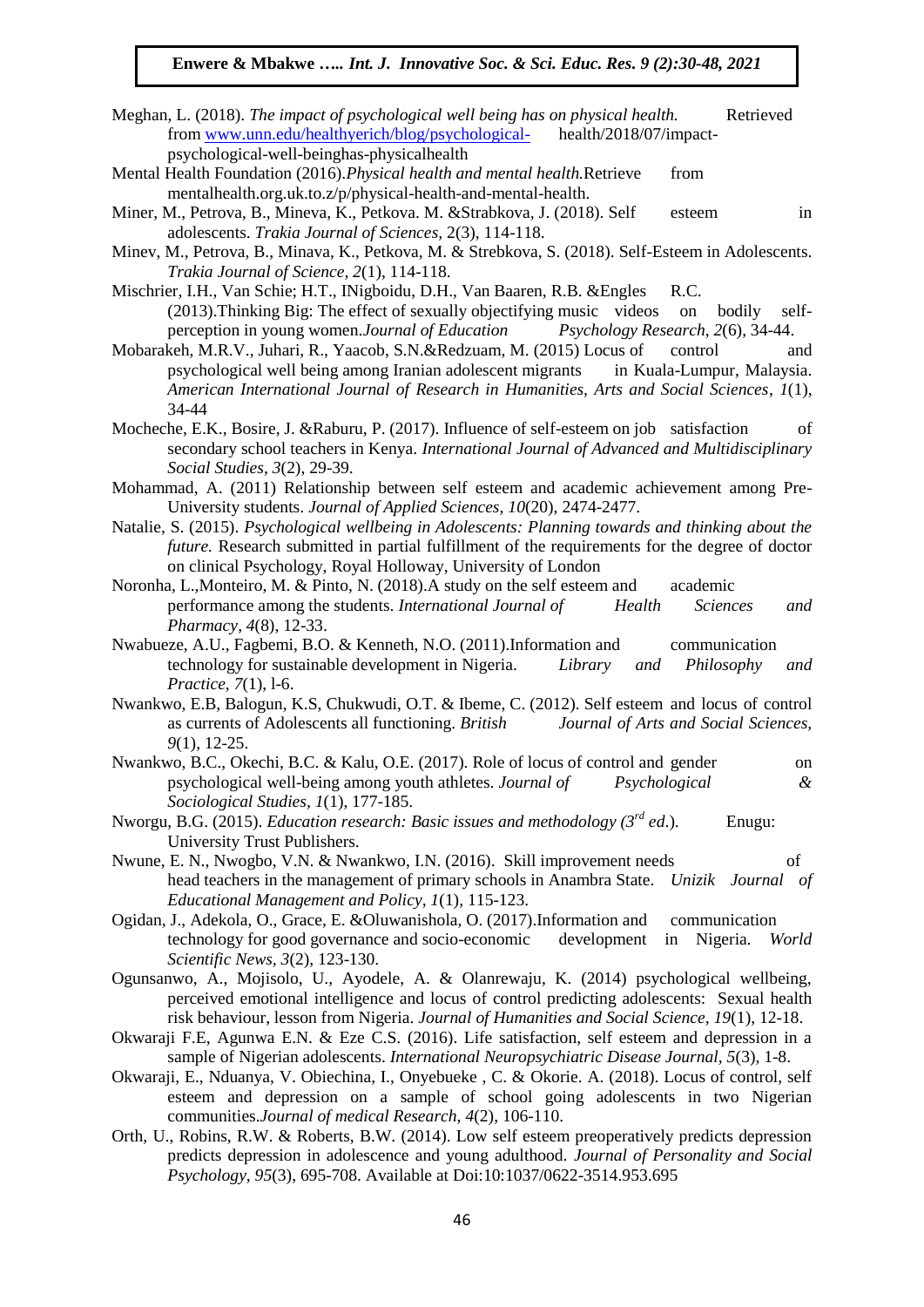- Owen, M.J., Sawa, A. & Mortensen, P. (2016).*Sctuzophrenia.Pubmed-NCBI*. Available at doi.10.10.16/SD140-6736(15)01121-6.
- Owens, T.J., Sheldon, V. &Goodman, P.(2011). *Extending self-esteem theory and research: Sociological and psychological currents.* Retrieve from amazon.com/extending-self-esteemtheory-research psychological/dp10571630886.

Perry, C. (2019). *Locus of control: Internal and external?* Retrieve from cogn.fit.com/locusofcontrol/

- Peterson, T.J. (2018). *Healthy palace, what is mental wellbeing.* Retrieved from http//www.kho.hit/topics/adolescent-health/en.whatismentalwellbeing
- Portia E.A. (2010). Understanding the different realities, experience and use of self-esteem between black and white adolescent girls. *Journal of Black Psychology,1*(6), 110-114.
- Qiang W., Nathan B., & Kevin, E. (2010). A Meta-analytic examination of work and general Locus of control. *Journal of Applied Psychology, 95*(4), 761-768.
- Rajgopal, T. (2019).Mental well being at the workplace at the workplace. Indian *Journal of Occupational and Environment Medicine, 1*(2), 63-65.
- Ramezane, S.G. &Gholtash, A. (2015). The relationship between happiness, self-control and locus of control. *Journal of Education Psychology Research*, *1*(6), 100-114.
- Remezani, S.G. & Gholtash, A. (2015). The relationship between happiness, self control and locus of control. *International Journal of Educational and Psychological Researches, 1*(2), 100-104.
- Ryff, C. D. (1989). Happiness is everything, or is it? Explorations on the meaning of psychological well-being. *Journal of Personality and Social Psychology. 57*(6), 1069-1081.
- Rinin, A.N. & Boazman J.(2014). Locus of control academic Self- Concept and academic dishonesty among high ability college students. Journal of the *Scholarship of Teaching and Learning, 14*(4), 88-114.
- Roberta A. (2018). What factors influence your self esteem. Essence of healing. [http://wwwessenceofrealingcounselling.com](http://wwwessenceofrealingcounselling.com/)
- Robins, R. W., Trzesniewki, K. H &Donellan, M. (2011) Stability of self esteem across life span. *Journal of Personality and Social Psychology*, *80*(2), 340-356.
- Rohling, J.L., Dorian, A.&McCullons, A. (2012). Suicide Interventions targeted toward at risk youth. *Alabama Counselling Association Journal, 38*(2), 43- 64.
- Ryff, C.D. (2014). Revisited. *Advances in the Science and Practice of Eudaimonics, 2*(1), 23-28. Available at http:doi.org/10.1159/000353263.
- Sanders, T., Parker, P.D. & Lonsdale, C. (2019). Types of screen time moderates effects on outcomes in 4013 children: Evidence from the longitudinal study of Australian children. *International Journal of Behavioural Nutrition and Physical Activity, 16*(1), 117-125.
- Shaheen, N., Roy I.K. &Prakash, A. (2020). Psychological well-being and locus of control in adolescents with visual impairments. *Ecronicon Psychology and Psychiatry, 9*(9), 139- 144.
- Saheera, K.T. & Mainkandan, K. (2016). Locus of control and psychological well- being of higher secondary school students. *Zenith International Journal of Multidisciplinary Research, 6*(12), 67-75.
- Sarkova, M. (2010). *Psychological well-being and self-esteem in Slovak adolescents.* Unpublished Masters Thesis. University of Groningen
- Saunders, T.J. &Vallance, J.K. (2017). Screen time and health indicators among children and youth: Current evidence, limitation and future directions. *Applied Health Economic Health Policy, 15*(1), 323-331.
- Schacter, D.L., Gilbert, D.T. & Wegner, D.M. (2011).*Introducing psychology*. New York: McGraw- Hill.
- Schinder, K. (2011). Toward a humanistic positive psychology existential analysis. *Journal of the Society for Existential Analysis,22*(1), 32-38.
- Shamsul, S. (2018). Impact of self-esteem and efficacy on psychological well-<br>being among undergraduates students. *The International Journal of Indian Psychology, 2*(3), 6-16.
- Shojaee M.(2014). The relationship between Mental Health Components and Locus of control in youth. Psychology, 5(8), 966-978.
- Shojaee, M. & French, C. (2014).The relationship between mental health compounds and locus of control in Youth. *Journal of Psychology, 5*(10), 966-978.